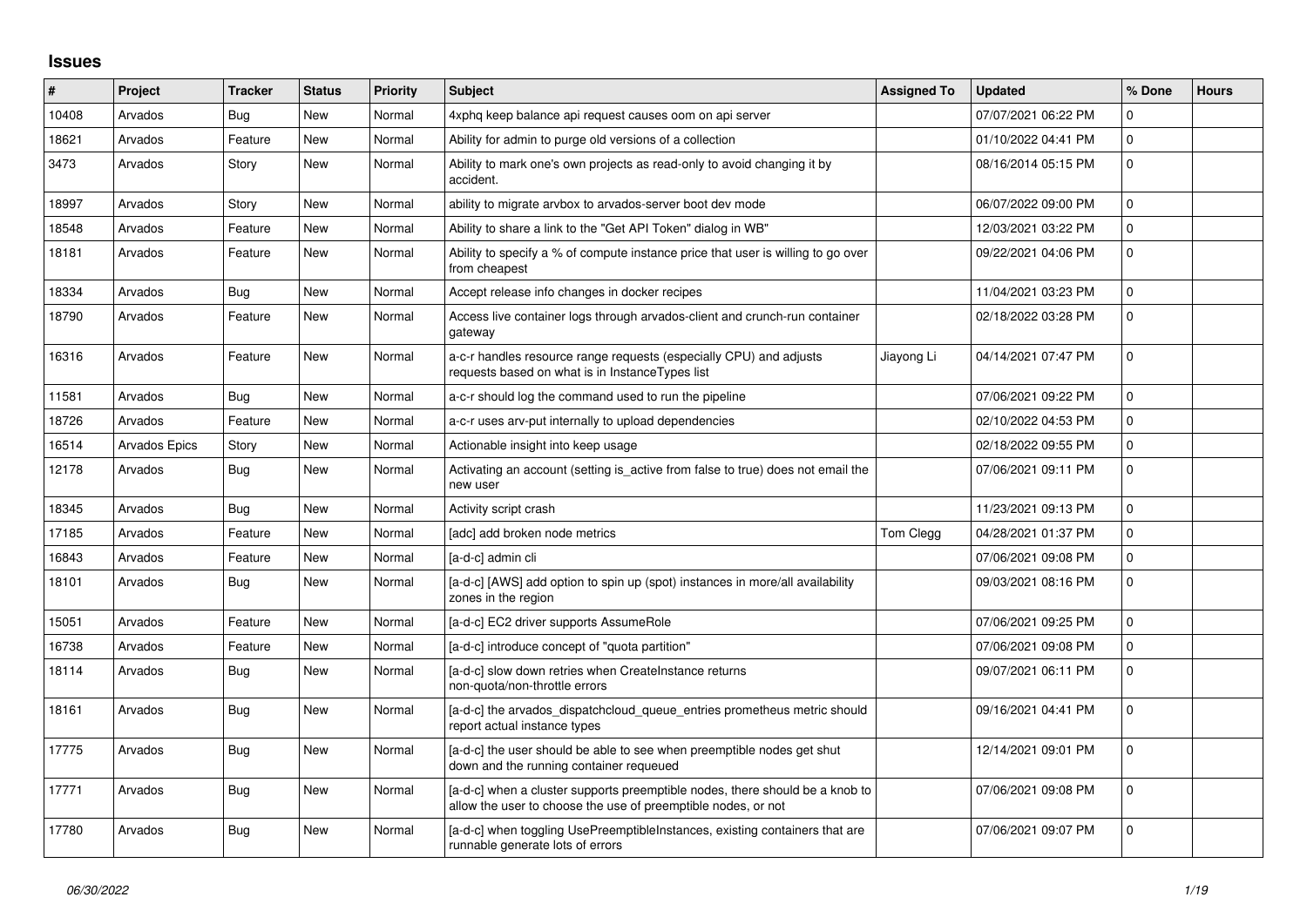| $\pmb{\#}$ | Project                | <b>Tracker</b> | <b>Status</b> | <b>Priority</b> | <b>Subject</b>                                                                                   | <b>Assigned To</b> | <b>Updated</b>      | % Done      | <b>Hours</b> |
|------------|------------------------|----------------|---------------|-----------------|--------------------------------------------------------------------------------------------------|--------------------|---------------------|-------------|--------------|
| 482        | <b>GET-Evidence</b>    | Feature        | New           | Normal          | add "affects self (hom or dominant)" checkbox (vs "affects offspring") on<br>result page         | Tom Clegg          | 02/16/2011 02:57 PM | $\mathbf 0$ |              |
| 3025       | Tapestry               | Feature        | New           | Normal          | Add an admin interface feature to export all enrolled users + shipping<br>address as a csv file. |                    | 06/13/2014 08:36 PM | $\mathbf 0$ |              |
| 15783      | Arvados                | Story          | New           | Normal          | Add Arvados services go docs                                                                     |                    | 07/06/2021 09:08 PM | $\mathbf 0$ |              |
| 13514      | Arvados                | Feature        | New           | Normal          | Add arvswitch to shell accounts by default                                                       |                    | 04/22/2020 08:54 PM | $\mathbf 0$ |              |
| 10718      | Arvados                | <b>Bug</b>     | New           | Normal          | add a --user-script option to install-arvados-jobs-image                                         |                    | 07/07/2021 06:21 PM | $\pmb{0}$   |              |
| 19058      | Arvados                | Support        | New           | Normal          | Add code scanning to jenkins pipeline                                                            |                    | 04/27/2022 03:08 PM | $\mathbf 0$ |              |
| 516        | GET-Evidence           | Feature        | New           | Normal          | Add conservation track from ucsc                                                                 |                    | 02/17/2011 07:08 PM | $\mathbf 0$ |              |
| 17232      | Arvados                | Support        | New           | Normal          | add example of readRDS() to arvadosR help                                                        |                    | 11/09/2021 07:58 PM | $\mathbf 0$ |              |
| 2231       | Tapestry               | Feature        | New           | Normal          | add flag to choose locale                                                                        | Ward<br>Vandewege  | 02/26/2014 12:34 PM | $\mathbf 0$ |              |
| 8254       | Arvados                | <b>Bug</b>     | New           | Normal          | Add Gantt chart for pipeline optimization                                                        |                    | 07/07/2021 06:27 PM | $\mathbf 0$ |              |
| 9241       | <b>GET-Evidence</b>    | Feature        | New           | Normal          | Add "Genes for Good" support for genome report                                                   |                    | 05/19/2016 04:52 PM | $\mathbf 0$ |              |
| 6124       | Arvados                | Task           | New           | Normal          | Add "goal mode" infrastructure                                                                   | Tom Clegg          | 07/07/2021 06:29 PM | $\pmb{0}$   |              |
| 696        | GET-Evidence           | Feature        | New           | Normal          | Add Google Search API                                                                            |                    | 09/15/2011 01:53 PM | $\mathbf 0$ |              |
| 5571       | Tapestry               | Feature        | New           | Normal          | Add hulD to 'aaData' entries in 'public_genetic_data.json' request                               |                    | 03/25/2015 09:47 PM | $\mathbf 0$ |              |
| 10164      | Arvados                | Feature        | New           | Normal          | Additional Crunch job logging controls                                                           |                    | 07/07/2021 06:23 PM | $\mathbf 0$ |              |
| 18239      | Arvados                | Story          | New           | Normal          | Add Kubernetes testing to CI                                                                     |                    | 11/09/2021 07:56 PM | $\mathbf 0$ |              |
| 17148      | Arvados                | Feature        | New           | Normal          | add logging middleware to lib/cmd                                                                |                    | 06/07/2021 02:42 PM | $\mathbf 0$ |              |
| 12978      | Arvados                | Feature        | New           | Normal          | Add method uuid() to collections                                                                 |                    | 01/19/2018 04:10 PM | $\mathbf 0$ |              |
| 6143       | GET-Evidence           | <b>Bug</b>     | New           | Normal          | Add 'nofollow' to download links for report                                                      | Abram<br>Connelly  | 05/27/2015 08:21 PM | $\mathbf 0$ |              |
| 1080       | GET-Evidence           | Feature        | New           | Normal          | Add non-reference variant counts to metadata                                                     | Madeleine Ball     | 08/14/2012 05:28 PM | $\mathbf 0$ |              |
| 16782      | Arvados Epics          | Story          | New           | Normal          | Add-on module system                                                                             |                    | 02/18/2022 09:55 PM | $\mathbf 0$ |              |
| 18501      | Arvados                | Bug            | New           | Normal          | Add option in ARV GUI to open link in new tab                                                    |                    | 11/30/2021 03:43 PM | $\mathbf 0$ |              |
| 17674      | Arvados                | Bug            | New           | Normal          | add profiling infrastructure to Rails API server                                                 |                    | 06/08/2021 05:53 PM | $\mathbf 0$ |              |
| 15425      | Arvados<br>Workbench 2 | Story          | New           | Normal          | Add "search all versions" checkbox to Search UI                                                  |                    | 06/26/2019 05:54 PM | $\mathbf 0$ |              |
| 18197      | Arvados                | Feature        | New           | Normal          | add search option to input selection when running a workflow                                     |                    | 09/27/2021 07:41 PM | U           |              |
| 714        | GET-Evidence           | Feature        | New           | Normal          | Add spam-control measures                                                                        |                    | 09/22/2011 06:59 PM | $\mathbf 0$ |              |
| 1084       | GET-Evidence           | Feature        | New           | Normal          | Add support for deCODE data                                                                      | Madeleine Ball     | 08/16/2012 11:20 AM | 0           |              |
| 1085       | GET-Evidence           | Feature        | New           | Normal          | Add support for Family Tree DNA (FTDNA) data                                                     | Madeleine Ball     | 08/16/2012 11:23 AM | $\mathbf 0$ |              |
| 18970      | Arvados                | Feature        | New           | Normal          | Add support for publicly shared collections (anonymous user)                                     |                    | 04/04/2022 03:17 PM | $\pmb{0}$   |              |
| 19162      | Arvados                | Task           | New           | Normal          | Add tests                                                                                        | Peter Amstutz      | 06/22/2022 03:09 PM | $\mathbf 0$ |              |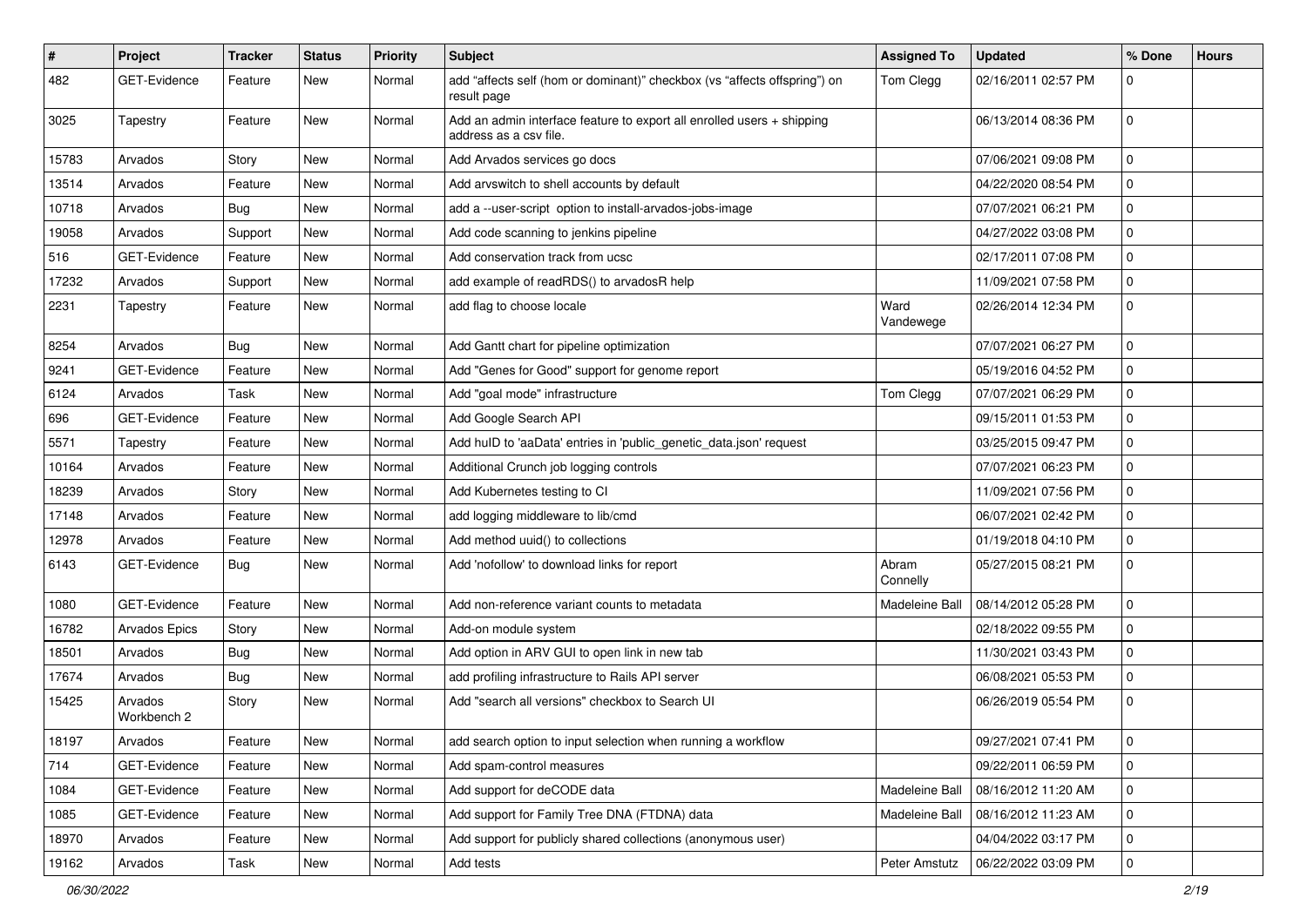| #     | Project                | <b>Tracker</b> | <b>Status</b> | Priority | <b>Subject</b>                                                                                                            | <b>Assigned To</b>   | <b>Updated</b>      | % Done         | <b>Hours</b> |
|-------|------------------------|----------------|---------------|----------|---------------------------------------------------------------------------------------------------------------------------|----------------------|---------------------|----------------|--------------|
| 15689 | Arvados                | Feature        | New           | Normal   | Add the ability to start arvbox with a specific arvados repo                                                              |                      | 10/04/2019 02:50 PM | $\mathbf{0}$   |              |
| 10354 | Arvados                | Story          | New           | Normal   | Add varchar_pattern_ops to all relevant PostgreSQL UUID indexes                                                           | <b>Tom Morris</b>    | 07/07/2021 06:22 PM | 0              |              |
| 17274 | Arvados                | Story          | New           | Normal   | Add "viewer.commonwl.org" DNS alias                                                                                       | <b>Peter Amstutz</b> | 02/24/2021 07:45 PM | $\mathbf 0$    |              |
| 6412  | Tapestry               | Bug            | New           | Normal   | Admin cannot use UserFilesController#reprocess unless admin account is<br>marked "enrolled"                               |                      | 06/24/2015 08:16 PM | $\mathbf 0$    |              |
| 15347 | Arvados<br>Workbench 2 | Bug            | New           | Normal   | [Admin functionality] Admin cannot see another user's content inside the<br>trash                                         |                      | 02/12/2020 03:03 PM | 0              |              |
| 18499 | Arvados                | Bug            | New           | Normal   | Advanced Dialog on collections shows the manifest_text as null                                                            |                      | 11/30/2021 03:38 PM | 0              |              |
| 18280 | Arvados                | Bug            | New           | Normal   | Advanced Search in ARV PROD GUI non-functional                                                                            |                      | 10/20/2021 04:46 PM | $\mathbf 0$    |              |
| 18192 | Arvados                | Bug            | New           | Normal   | Advanced search is showing ROX IDs in the search field syntax instead of<br>clear values                                  |                      | 09/27/2021 07:13 PM | $\mathbf 0$    |              |
| 18840 | Arvados                | Feature        | New           | Normal   | Algorithm to repack small files into larger blocks                                                                        |                      | 03/08/2022 03:15 PM | $\mathbf 0$    |              |
| 495   | <b>GET-Evidence</b>    | Bug            | New           | Normal   | Allele frequency missing for rs41281314                                                                                   | Tom Clegg            | 02/15/2011 03:17 PM | 0              |              |
| 19196 | Arvados                | Feature        | New           | Normal   | Allow API select parameter to add/remove fields from the default set                                                      |                      | 06/14/2022 02:35 PM | 0              |              |
| 5861  | Arvados                | Task           | New           | Normal   | Allow editing pipeline parameters in workbench                                                                            | Tom Clegg            | 02/14/2017 08:00 PM | $\mathbf 0$    |              |
| 476   | GET-Evidence           | Feature        | New           | Low      | allow "lab members" group to upload/view publication PDFs                                                                 | Tom Clegg            | 02/16/2011 02:22 PM | 0              |              |
| 488   | GET-Evidence           | Feature        | New           | Normal   | Allow non-nsSNP variants                                                                                                  | Tom Clegg            | 02/16/2011 02:56 PM | $\mathbf 0$    |              |
| 17304 | Arvados                | Feature        | New           | Normal   | Allow setting properties on processes                                                                                     |                      | 01/29/2021 04:59 PM | 0              |              |
| 12239 | Arvados                | Story          | New           | Normal   | Allow templating of the collection sharing web page                                                                       |                      | 07/06/2021 09:18 PM | $\mathbf 0$    |              |
| 16563 | Arvados                | Feature        | New           | Normal   | All services support TLS directly                                                                                         |                      | 06/24/2020 06:56 PM | 0              |              |
| 14622 | GET-Evidence           | Bug            | New           | Normal   | Annotate I7g CWL pipeline                                                                                                 | <b>Ben Carr</b>      | 12/17/2018 02:15 PM | $\mathbf 0$    |              |
| 7300  | Lightning              | Story          | New           | Normal   | Annotate Tiling 1.0 public library                                                                                        |                      | 05/15/2019 06:12 PM | $\mathbf 0$    |              |
| 7695  | Arvados                | Bug            | New           | Normal   | [API] Accept collection UUID as a job's docker_image constraint                                                           |                      | 07/07/2021 06:27 PM | 0              |              |
| 15320 | Arvados                | Feature        | New           | Normal   | [API] add integration test for new user signup                                                                            |                      | 07/06/2021 09:08 PM | $\mathbf 0$    |              |
| 7141  | Arvados                | <b>Bug</b>     | New           | Normal   | [API] Advertise anonymous token in discovery document                                                                     |                      | 07/07/2021 06:28 PM | $\mathbf 0$    |              |
| 4650  | Arvados                | Feature        | New           | Normal   | [API] API method and CLI shortcut for refreshing the signatures on some<br>block locators (without creating a collection) |                      | 07/07/2021 06:35 PM | $\mathbf 0$    |              |
| 4175  | Arvados                | Bug            | New           | Normal   | [API] API method and interface to check if a bugfix is deployed on a cluster                                              |                      | 07/07/2021 06:36 PM | $\mathbf 0$    |              |
| 4288  | Arvados                | Bug            | New           | Normal   | [API] api server docker_images endpoint                                                                                   |                      | 07/07/2021 06:35 PM | 0              |              |
| 4919  | Arvados                | Story          | New           | Normal   | [API] Arvados clients can use standard OAuth2 protocol instead of custom<br>token handling mechanism                      |                      | 07/07/2021 06:31 PM | 0              |              |
| 10767 | Arvados                | Feature        | New           | Normal   | [API] [arvados-ws] remove all websockets and puma related code from the<br>api server codebase                            |                      | 07/06/2021 09:11 PM | $\mathbf 0$    |              |
| 11260 | Arvados                | Bug            | New           | Normal   | [API] "arv group contents" produces a 404 error (seems to POST instead of<br>GET?)                                        |                      | 07/06/2021 09:24 PM | $\overline{0}$ |              |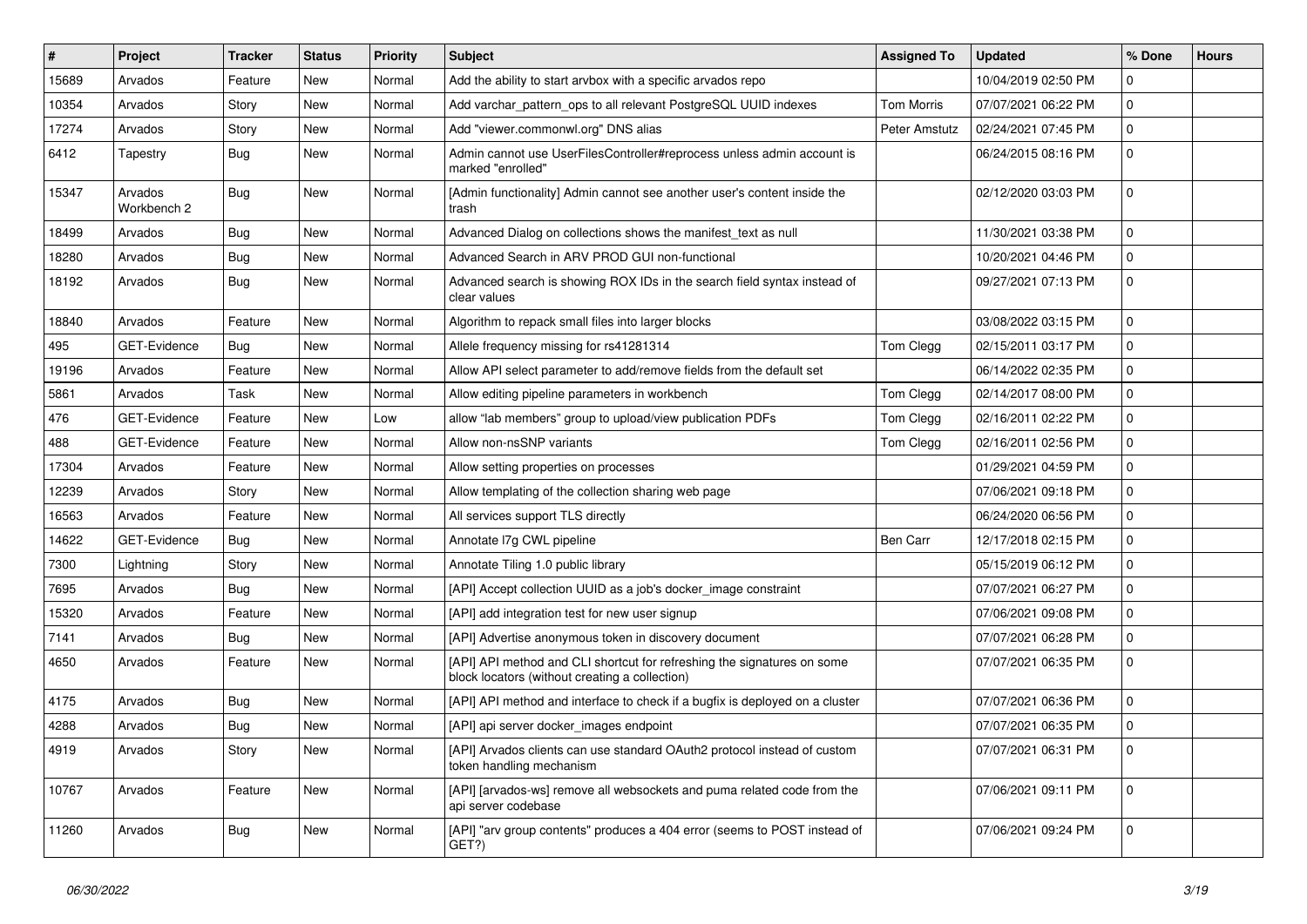| ∦     | Project   | <b>Tracker</b> | <b>Status</b> | <b>Priority</b> | Subject                                                                                                         | <b>Assigned To</b> | <b>Updated</b>      | % Done         | <b>Hours</b> |
|-------|-----------|----------------|---------------|-----------------|-----------------------------------------------------------------------------------------------------------------|--------------------|---------------------|----------------|--------------|
| 4273  | Arvados   | Bug            | New           | Normal          | [API] as admin user, permission denied canceling a job (started by another<br>user)                             |                    | 07/07/2021 06:35 PM | $\Omega$       |              |
| 9262  | Arvados   | Feature        | New           | Normal          | [API] Associate admin privileges with token instead of user account                                             |                    | 01/15/2020 09:03 PM | $\mathbf 0$    |              |
| 14405 | Arvados   | Bug            | New           | Normal          | [API] Avoid long-running transactions when sweeping trashed objects                                             |                    | 07/06/2021 09:09 PM | $\mathbf 0$    |              |
| 8346  | Arvados   | Bug            | New           | Normal          | [API] Bad compute node address detection on private networks                                                    |                    | 07/07/2021 06:27 PM | $\mathbf 0$    |              |
| 11531 | Arvados   | Bug            | New           | Normal          | [API] clean up stale/conflicting dns data from deleted node records                                             |                    | 07/06/2021 09:23 PM | 0              |              |
| 3162  | Arvados   | Feature        | New           | Normal          | [API] Client can request signed locators for specific blobs from API server                                     |                    | 07/07/2014 11:42 AM | $\mathbf 0$    |              |
| 18205 | Arvados   | Feature        | New           | Normal          | [api] [cloud] add live compute instance price to container record                                               |                    | 06/15/2022 02:45 PM | 0              |              |
| 14016 | Arvados   | Feature        | New           | Normal          | [API] Container request can provide existing collection UUID that will accept<br>CR output                      |                    | 07/06/2021 09:09 PM | $\mathbf 0$    |              |
| 15582 | Arvados   | Feature        | New           | Normal          | [API] [Controller] Per-user client login permissions                                                            |                    | 08/21/2019 05:40 PM | $\mathbf 0$    |              |
| 18936 | Arvados   | Bug            | New           | Normal          | [api] [controller] remove reader token support                                                                  |                    | 06/22/2022 02:56 PM | $\mathbf 0$    |              |
| 17314 | Arvados   | <b>Bug</b>     | New           | Normal          | [API] [controller] [Workbench] 404 on foreign user UUID in admin interface                                      |                    | 07/06/2021 09:08 PM | $\mathbf 0$    |              |
| 11153 | Arvados   | Feature        | New           | Normal          | [API] create_token script should allow operator to provide token scopes and<br>opaque comment                   |                    | 07/07/2021 05:25 PM | $\mathbf 0$    |              |
| 5906  | Arvados   | Bug            | New           | Normal          | [API] crunch-dispatch should mark a job failed when its repository cannot be<br>fetched                         |                    | 07/07/2021 06:29 PM | $\mathbf 0$    |              |
| 7312  | Arvados   | <b>Bug</b>     | New           | Normal          | [API] CSS+images missing on login_failure.html                                                                  |                    | 07/07/2021 06:28 PM | $\mathbf 0$    |              |
| 14070 | Arvados   | <b>Bug</b>     | New           | Normal          | API DB needs an index on collections name                                                                       |                    | 10/17/2018 04:21 PM | 0              |              |
| 15588 | Arvados   | Bug            | New           | Normal          | [API] "DefaultReplication: 0" should be an error                                                                |                    | 07/06/2021 09:12 PM | $\mathbf 0$    |              |
| 11582 | Arvados   | Feature        | New           | Normal          | [API] Delete old job/container logs in main server process, instead of rake<br>tasks invoked from cron jobs     |                    | 07/06/2021 09:22 PM | $\mathbf{0}$   |              |
| 4767  | Arvados   | Bug            | New           | Normal          | [API] Discovery doc should fix its incorrect "list" method description to be<br>identical to "index"            |                    | 07/07/2021 06:31 PM | $\Omega$       |              |
| 3817  | Arvados   | Bug            | New           | Normal          | [API] Discovery document schema does not include generated fields like job<br>dependencies                      |                    | 07/07/2021 06:36 PM | $\Omega$       |              |
| 3818  | Arvados   | Feature        | New           | Normal          | [API] Discovery document schema should include whether field on resource<br>is writable or read-only.           |                    | 07/06/2021 09:27 PM | $\mathbf 0$    |              |
| 5335  | Lightning | Story          | New           | Normal          | [API] [Documentation] Specify how to find the variants in a gene                                                |                    | 05/15/2019 06:21 PM | $\mathbf 0$    |              |
| 6601  | Arvados   | <b>Bug</b>     | New           | Normal          | [API] Do not accept an empty SSH key as valid                                                                   |                    | 07/07/2021 06:29 PM | 0              |              |
| 12510 | Arvados   | <b>Bug</b>     | New           | Normal          | [API] Don't create an index if it exists already. Will break install if we<br>manually added it,                |                    | 07/06/2021 09:16 PM |                |              |
| 16250 | Arvados   | Bug            | New           | Normal          | API Endpoint not found when opening advanced menu of collection                                                 |                    | 03/13/2020 06:26 AM | $\mathbf 0$    |              |
| 11547 | Arvados   | <b>Bug</b>     | New           | Normal          | [API] Excessive memory and time consumed by API and dispatch when<br>container fields (like "mounts") are large |                    | 07/06/2021 09:23 PM | $\overline{0}$ |              |
| 9148  | Arvados   | Story          | New           | Normal          | [API] Finalize and document the collections/provenance and<br>collections/used_by API calls                     |                    | 07/07/2021 06:25 PM | $\overline{0}$ |              |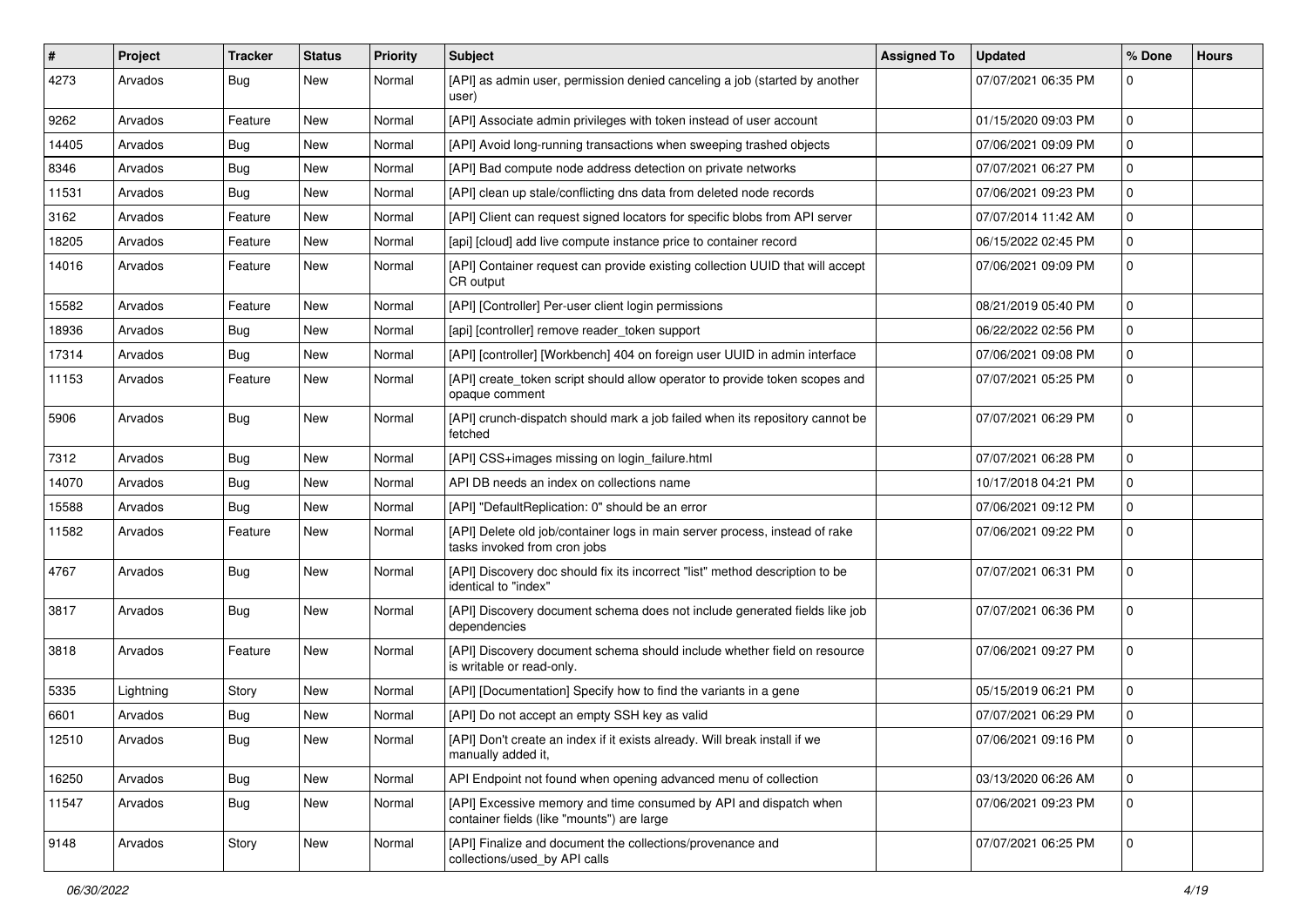| #     | Project   | <b>Tracker</b> | <b>Status</b> | <b>Priority</b> | <b>Subject</b>                                                                                                                                                   | <b>Assigned To</b> | <b>Updated</b>      | % Done      | <b>Hours</b> |
|-------|-----------|----------------|---------------|-----------------|------------------------------------------------------------------------------------------------------------------------------------------------------------------|--------------------|---------------------|-------------|--------------|
| 12791 | Arvados   | <b>Bug</b>     | New           | Normal          | [API] fix race between arrival of trash time and next sweep                                                                                                      |                    | 07/06/2021 09:11 PM | $\Omega$    |              |
| 11261 | Arvados   | <b>Bug</b>     | New           | Normal          | [API] full text search on pipeline instances table is extremely slow (wrong<br>index?)                                                                           |                    | 07/06/2021 09:24 PM | 0           |              |
| 8566  | Arvados   | Story          | New           | Normal          | [API] Go code to implement the Arvados API permissions model                                                                                                     |                    | 07/07/2021 06:25 PM | 0           |              |
| 17424 | Arvados   | <b>Bug</b>     | New           | Normal          | [API] group contents endpoint edge cases with filter on uuid                                                                                                     |                    | 03/08/2021 08:48 PM | 0           |              |
| 13763 | Arvados   | Bug            | New           | Normal          | [API] groups#contents response should obey caller-provided order (not sort<br>on type first)                                                                     |                    | 07/06/2021 09:10 PM | $\Omega$    |              |
| 2679  | Arvados   | Story          | New           | Normal          | [API] If enabled by user via "preferences" checkbox in Workbench,<br>notification service sends email to owner when a workflow finishes, fails, or<br>is failing |                    | 07/06/2021 09:12 PM | 0           |              |
| 5331  | Lightning | Story          | New           | Normal          | [API] Implement filtering on API calls                                                                                                                           |                    | 05/15/2019 06:23 PM | $\Omega$    |              |
| 5334  | Lightning | Story          | New           | Normal          | [API] Implement GET /callsets/{callset-name}/gvcf API call                                                                                                       |                    | 05/15/2019 06:22 PM | $\Omega$    |              |
| 5329  | Lightning | Story          | New           | Normal          | [API] Implement GET /callsets/{callset-name}/tile-variants                                                                                                       |                    | 05/15/2019 06:24 PM | 0           |              |
| 5901  | Arvados   | <b>Bug</b>     | New           | Normal          | [API] Improve performance of large requests in parallel                                                                                                          |                    | 07/07/2021 06:29 PM | $\Omega$    |              |
| 6642  | Arvados   | Story          | New           | Normal          | [API] Include a mechanism to automatically trust some clients                                                                                                    |                    | 07/07/2021 06:29 PM | $\mathbf 0$ |              |
| 10127 | Arvados   | Bug            | New           | Normal          | [API] In each request log entry, report time spent getting current permission<br>graph                                                                           |                    | 07/07/2021 06:23 PM | 0           |              |
| 7127  | Arvados   | Feature        | New           | Normal          | [API] Job log cleaner should not clean logs when the job's log is the empty<br>collection                                                                        |                    | 07/07/2021 06:28 PM | $\Omega$    |              |
| 7621  | Arvados   | Story          | New           | Normal          | [API] Job model validates that the script exists in the repository at<br>script_version                                                                          |                    | 07/07/2021 06:28 PM | $\mathbf 0$ |              |
| 8638  | Arvados   | Bug            | New           | Normal          | [API] List queries using "distinct" option return incorrect number of<br>items available                                                                         |                    | 07/07/2021 06:25 PM | $\Omega$    |              |
| 4991  | Arvados   | Bug            | <b>New</b>    | Normal          | [API] Make user.send_profile_created_notification detect preference<br>changes better                                                                            |                    | 01/28/2015 06:59 PM | $\mathbf 0$ |              |
| 6922  | Arvados   | Bug            | <b>New</b>    | Normal          | [API] [Maybe] Update API server to support Git 1.7.2                                                                                                             |                    | 07/07/2021 06:28 PM | $\mathbf 0$ |              |
| 3976  | Arvados   | Bug            | New           | Normal          | [API] Non-admin users should see all nodes with crunch_worker_state<br>busy/idle, regardless of ping age.                                                        | <b>Tom Morris</b>  | 07/07/2021 06:36 PM | 0           |              |
| 13688 | Arvados   | Feature        | New           | Normal          | [API] optional asynchronous flag for create/update operations                                                                                                    |                    | 04/22/2020 09:08 PM | 0           |              |
| 6240  | Arvados   | Bug            | New           | Normal          | [API] "order" params should be rejected or used (not silently ignored) even<br>when they reference columns missing from the "select" param                       |                    | 07/07/2021 06:29 PM | $\Omega$    |              |
| 14200 | Arvados   | Feature        | New           | Normal          | [API] Reduce privilege exposure via API tokens in multi-cluster workflows                                                                                        |                    | 07/06/2021 09:09 PM | 0           |              |
| 3622  | Arvados   | Bug            | New           | Normal          | [API] [refactor] Move system_group, system_user, etc to class methods in<br>Group and User                                                                       |                    | 07/06/2021 09:27 PM | 0           |              |
| 5840  | Arvados   | Feature        | New           | Normal          | [API] Relax repository name constraints to permit [-_.] -- ideally allow<br>anything github allows                                                               |                    | 07/07/2021 06:30 PM | $\mathbf 0$ |              |
| 18862 | Arvados   | <b>Bug</b>     | New           | Normal          | [api] remove replay_job_log rake task                                                                                                                            |                    | 03/14/2022 03:43 PM | 0           |              |
| 10405 | Arvados   | Story          | New           | Normal          | [API] Remove unimplemented fields from api_client_authorization                                                                                                  |                    | 07/07/2021 06:22 PM | 0           |              |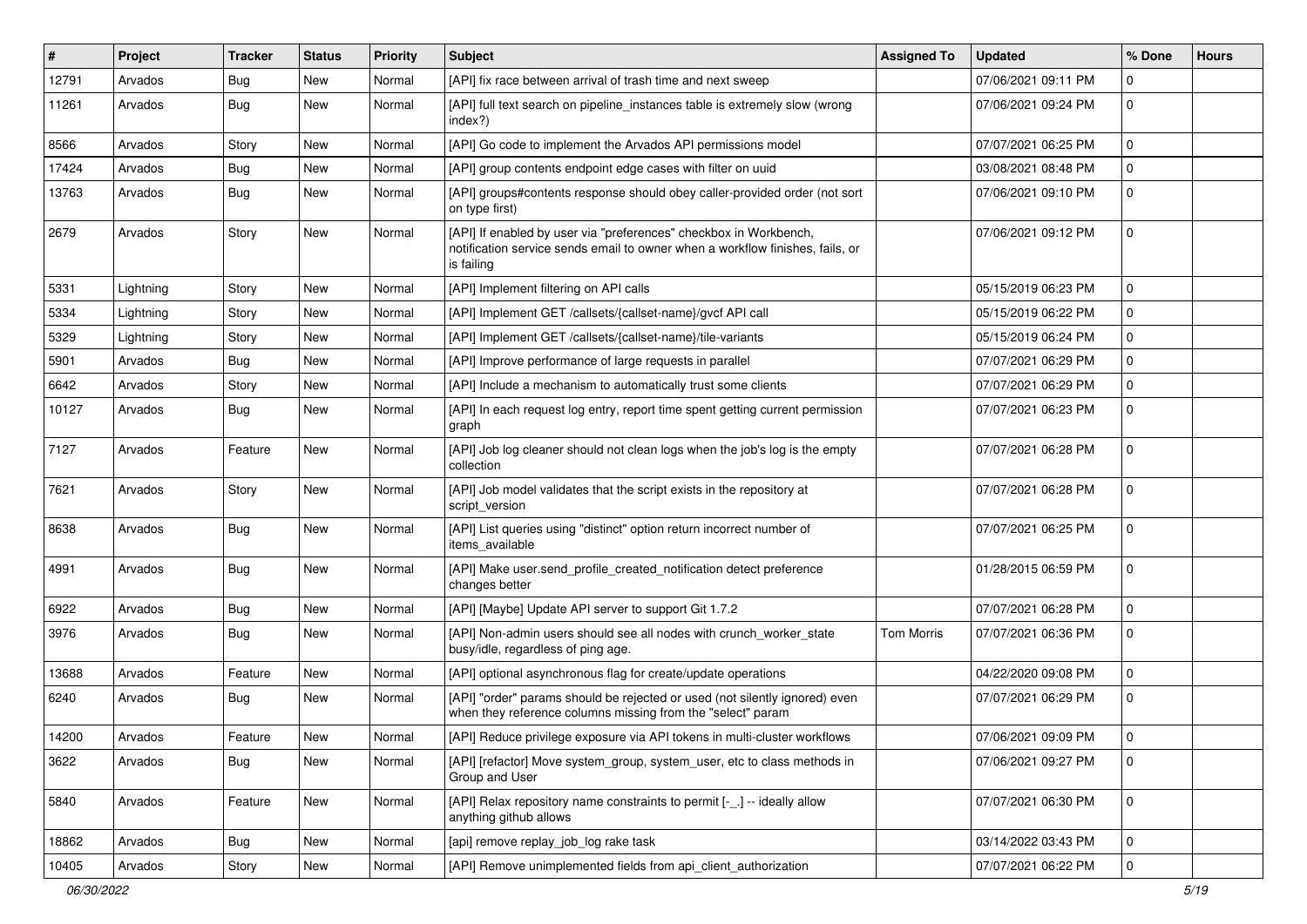| ∦     | Project | <b>Tracker</b> | <b>Status</b> | <b>Priority</b> | Subject                                                                                                                                                                              | <b>Assigned To</b> | <b>Updated</b>      | % Done         | <b>Hours</b> |
|-------|---------|----------------|---------------|-----------------|--------------------------------------------------------------------------------------------------------------------------------------------------------------------------------------|--------------------|---------------------|----------------|--------------|
| 18016 | Arvados | Bug            | New           | Normal          | [api] remove unused last_used_at and last_used_by_ip_address columns on<br>api client authorizations table                                                                           |                    | 08/12/2021 02:52 PM | $\mathbf 0$    |              |
| 17953 | Arvados | Story          | New           | Normal          | [api] Remove unused "node" object                                                                                                                                                    |                    | 11/23/2021 09:28 PM | $\mathbf 0$    |              |
| 18008 | Arvados | Bug            | New           | Normal          | [api] reqid not always being recorded in the api server log                                                                                                                          |                    | 08/11/2021 05:06 PM | $\mathbf 0$    |              |
| 15938 | Arvados | Bug            | New           | Normal          | [API] requesting collections via POST with _method=GET returns one result                                                                                                            |                    | 12/17/2019 05:51 PM | $\mathbf{0}$   |              |
| 13007 | Arvados | Story          | New           | Normal          | [API] Review Postgres index usage                                                                                                                                                    |                    | 01/26/2018 05:04 PM | 0              |              |
| 4404  | Arvados | Feature        | New           | Normal          | [API] [SDKs] Include provenance information for uploaded Collections                                                                                                                 |                    | 07/07/2021 06:35 PM | $\mathbf 0$    |              |
| 10849 | Arvados | Story          | New           | Normal          | [API] [SDKs] When client and server versions differ, the server must either<br>implement the API the client expects, or return an error.                                             |                    | 07/07/2021 06:21 PM | $\mathbf 0$    |              |
| 14457 | Arvados | Feature        | New           | Normal          | [api] send e-mail notification to user when their arvados account is activated                                                                                                       |                    | 07/06/2021 09:09 PM | $\mathbf 0$    |              |
| 12244 | Arvados | Feature        | New           | Normal          | API server bulk transfers for keep-balance collection retrieval                                                                                                                      |                    | 09/13/2017 10:08 AM | $\mathbf 0$    |              |
| 6772  | Arvados | Bug            | New           | Normal          | [API] Should not be necessary to host git repos on the same host as API<br>server                                                                                                    |                    | 07/07/2021 06:29 PM | $\mathbf 0$    |              |
| 7166  | Arvados | Bug            | New           | Normal          | [API] specifying an invalid filter should result in an error                                                                                                                         |                    | 07/07/2021 06:28 PM | $\mathbf 0$    |              |
| 15918 | Arvados | Feature        | New           | Normal          | [API] Support GA4GH WES as a core API                                                                                                                                                |                    | 01/17/2020 02:28 PM | $\mathbf 0$    |              |
| 6992  | Arvados | Bug            | New           | Normal          | [API] Support numeric filter comparisons for numeric fields                                                                                                                          |                    | 07/07/2021 06:28 PM | $\mathbf 0$    |              |
| 5960  | Arvados | Feature        | New           | Normal          | [API] Support transactional update of collections by multiple writers                                                                                                                |                    | 01/15/2020 07:46 PM | $\mathbf 0$    |              |
| 9150  | Arvados | Story          | New           | Normal          | [API] Synthetic collections include the "kind" field                                                                                                                                 |                    | 07/07/2021 06:25 PM | $\mathbf 0$    |              |
| 16008 | Arvados | Feature        | New           | Normal          | API to query permissions (for use by 3rd party integrations)                                                                                                                         |                    | 01/13/2020 06:24 PM | $\mathbf 0$    |              |
| 9143  | Arvados | Bug            | New           | Normal          | [API] Trying to update a collection by PDH raises a NoMethodError                                                                                                                    |                    | 07/07/2021 06:25 PM | $\mathbf 0$    |              |
| 12349 | Arvados | Bug            | New           | Normal          | [API] Validate container requests "output_path must be in a writable mount"                                                                                                          |                    | 09/27/2017 04:15 PM | $\mathbf 0$    |              |
| 5738  | Arvados | <b>Bug</b>     | New           | Normal          | [API] Validate that selected columns are selectable, and return an error if not                                                                                                      |                    | 07/06/2021 09:26 PM | $\mathbf 0$    |              |
| 6076  | Arvados | <b>Bug</b>     | New           | Normal          | [API] walk api server installations and ensure modified_at for collections is<br>unique + ensure modified_at is enforced to be unique at the api level.                              |                    | 07/07/2021 06:29 PM | $\mathbf 0$    |              |
| 11555 | Arvados | Feature        | New           | Normal          | [API] Webhook callbacks for server-to-server communication                                                                                                                           |                    | 07/06/2021 09:23 PM | $\mathbf 0$    |              |
| 3037  | Arvados | Bug            | New           | Normal          | [API] websocket clients should not put API tokens in path or query string                                                                                                            |                    | 07/07/2021 06:36 PM | $\mathbf 0$    |              |
| 5767  | Arvados | Feature        | New           | Normal          | [API] Websockets subscribe API should accept a start timestamp, so clients<br>don't have to miss any events logged between the given start time and<br>websocket connection success. |                    | 07/07/2021 06:30 PM | $\mathbf 0$    |              |
| 5582  | Arvados | Feature        | New           | Normal          | [API] [Workbench] Add read-only ("locked") flag to projects                                                                                                                          |                    | 07/07/2021 06:30 PM | $\Omega$       |              |
| 7694  | Arvados | Feature        | New           | Normal          | [API] [Workbench] Check for nonexistent config params during rake<br>config:check                                                                                                    |                    | 07/07/2021 06:27 PM | $\overline{0}$ |              |
| 8195  | Arvados | Bug            | New           | Normal          | [API] [Workbench] config:check catches and reports YAML parsing errors                                                                                                               |                    | 07/07/2021 06:27 PM | $\mathbf 0$    |              |
| 11593 | Arvados | <b>Bug</b>     | New           | Normal          | [API] [Workbench] config option serve_static_assets to serve_static_files                                                                                                            |                    | 07/06/2021 09:22 PM | $\mathbf 0$    |              |
| 10594 | Arvados | Feature        | New           | Normal          | [API] [Workbench] Error out when unrecognized keys appear in config files                                                                                                            |                    | 07/07/2021 06:21 PM | $\overline{0}$ |              |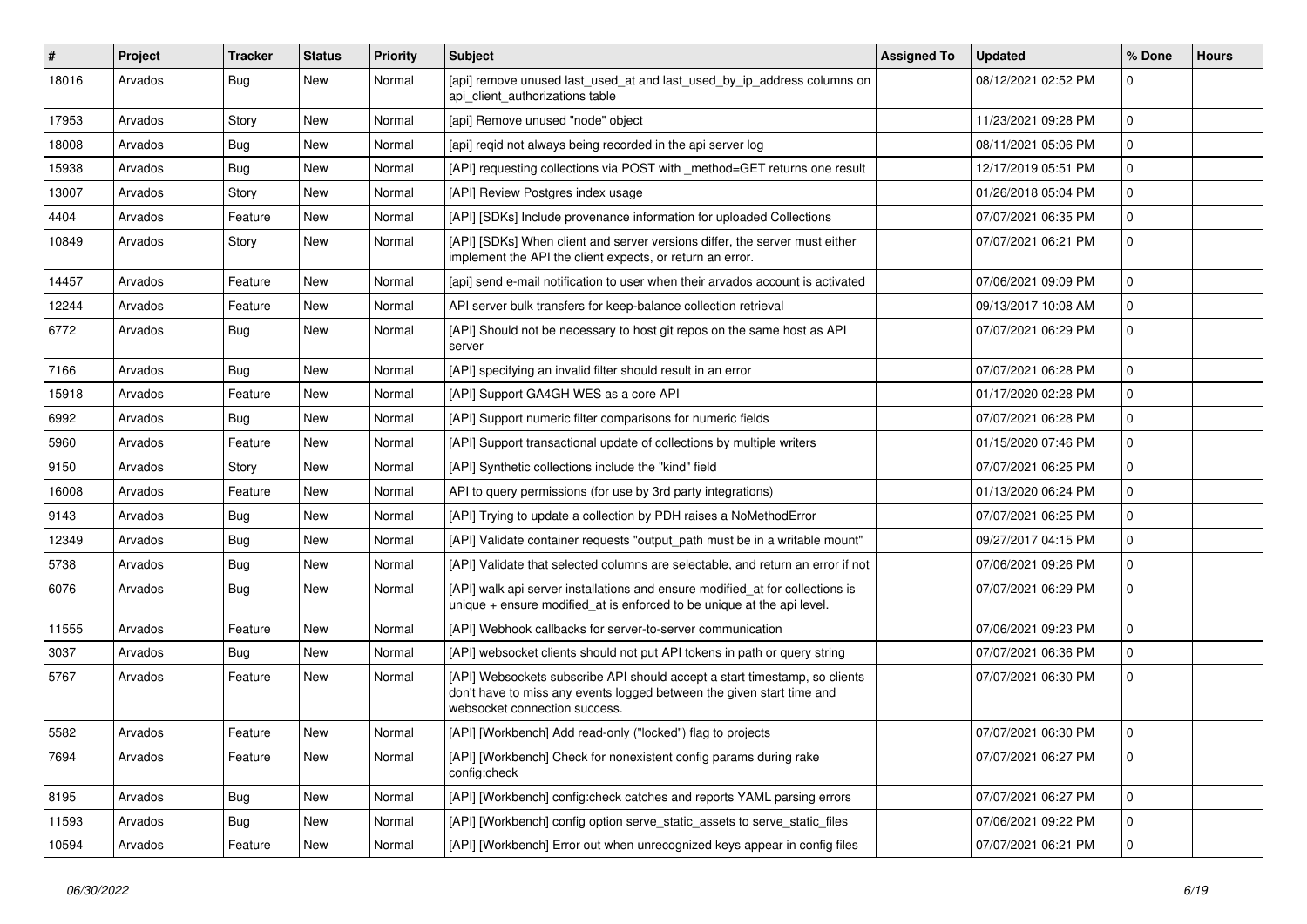| ∥ #   | Project | <b>Tracker</b> | <b>Status</b> | Priority | <b>Subject</b>                                                                                                                                                                        | <b>Assigned To</b> | <b>Updated</b>      | % Done      | <b>Hours</b> |
|-------|---------|----------------|---------------|----------|---------------------------------------------------------------------------------------------------------------------------------------------------------------------------------------|--------------------|---------------------|-------------|--------------|
| 6782  | Arvados | Feature        | New           | Normal   | [API] [Workbench] Generate debconf template from config yaml                                                                                                                          |                    | 07/07/2021 06:29 PM | $\mathbf 0$ |              |
| 6274  | Arvados | <b>Bug</b>     | <b>New</b>    | Normal   | [API] [Workbench] Home project should be a real object (group with<br>group class="project"), not current user.                                                                       |                    | 07/07/2021 06:29 PM | $\mathbf 0$ |              |
| 5624  | Arvados | Story          | New           | Normal   | [API] [Workbench] [Performance] Use object caching to improvement<br>performance (such as memcache).                                                                                  |                    | 07/07/2021 06:30 PM | 0           |              |
| 9425  | Arvados | Story          | New           | Normal   | [API?/Workbench] Search for a link tag value returns linked objects                                                                                                                   |                    | 07/06/2021 09:11 PM | $\Omega$    |              |
| 11137 | Arvados | Bug            | New           | Normal   | apt-get upgrade arvados-api-server on Ubuntu 12.04 did not update<br>crunch-job                                                                                                       |                    | 07/07/2021 05:25 PM | 0           |              |
| 17300 | Arvados | Bug            | <b>New</b>    | High     | array of array of File causes 'NoneType' object has no attribute 'resolved'                                                                                                           |                    | 01/29/2021 02:19 PM | $\Omega$    |              |
| 18564 | Arvados | Feature        | <b>New</b>    | Normal   | [art] run jenkins release build steps with a set of parameters                                                                                                                        |                    | 06/08/2022 03:20 PM | 0           |              |
| 16656 | Arvados | <b>Bug</b>     | New           | Normal   | Arvados bug (GUI): Favorites not displayed in ARV move function                                                                                                                       |                    | 07/30/2020 05:29 PM | $\mathbf 0$ |              |
| 10955 | Arvados | Bug            | New           | Normal   | arvados-cli gem dependency error                                                                                                                                                      |                    | 07/07/2021 05:26 PM | $\mathbf 0$ |              |
| 18500 | Arvados | Bug            | New           | Normal   | Arvados CV for "Study Type" property not active                                                                                                                                       |                    | 11/30/2021 03:41 PM | 0           |              |
| 12873 | Arvados | <b>Bug</b>     | New           | Normal   | arvados-cwl-runner does not allow keep locators in command line input<br>arguments                                                                                                    |                    | 02/12/2020 02:45 PM | $\mathbf 0$ |              |
| 10327 | Arvados | Bug            | <b>New</b>    | Normal   | arvados-cwl-runner fails to find secondaryFiles                                                                                                                                       |                    | 07/07/2021 06:22 PM | $\Omega$    |              |
| 14650 | Arvados | Bug            | <b>New</b>    | Normal   | [arvados-cwl-runner] Inaccessible collection causes long traceback                                                                                                                    |                    | 07/06/2021 09:09 PM | 0           |              |
| 12903 | Arvados | Bug            | New           | Normal   | arvados-cwl-runner only loads cwl \$import directives when run with `--local`                                                                                                         |                    | 02/28/2018 08:31 PM | $\pmb{0}$   |              |
| 15865 | Arvados | Story          | New           | Normal   | [arvados-dispatch-cloud] Cumulative instance time and cost metrics                                                                                                                    |                    | 04/28/2021 01:38 PM | $\pmb{0}$   |              |
| 17751 | Arvados | Feature        | New           | Normal   | [arvados-dispatch-cloud] expose rate-limiting condition in metrics                                                                                                                    | Nico César         | 06/02/2021 08:02 PM | $\Omega$    |              |
| 15025 | Arvados | Feature        | New           | Normal   | [arvados-dispatch-cloud] GCE driver (Google Compute Engine)                                                                                                                           |                    | 07/06/2021 09:09 PM | 0           |              |
| 17561 | Arvados | <b>Bug</b>     | New           | Normal   | [arvados-dispatch-cloud] inst.SetTags() and inst.Destroy() should respect<br>rate-limiting responses from cloud provider                                                              |                    | 06/02/2021 08:02 PM | $\mathbf 0$ |              |
| 18075 | Arvados | Bug            | New           | Normal   | arvados-dispatch-cloud should respect Containers.MaxComputeVMs                                                                                                                        |                    | 08/30/2021 07:33 PM | 0           |              |
| 18213 | Arvados | Feature        | New           | Normal   | Arvados "display in new tab" shows outdated data                                                                                                                                      |                    | 09/28/2021 07:28 PM | $\mathbf 0$ |              |
| 10552 | Arvados | Bug            | New           | Normal   | arvados-git-httpd returns error '500' (Internal Server Error) when a request is<br>not authorized                                                                                     |                    | 07/07/2021 06:21 PM | $\mathbf 0$ |              |
| 7577  | Arvados | Task           | <b>New</b>    | Normal   | arvados-jobs-java-bwa-samtools docker image python sdk is out of date                                                                                                                 |                    | 10/19/2015 07:35 PM | $\mathbf 0$ |              |
| 16371 | Arvados | Bug            | New           | Normal   | <arvadosmodel::unresolvablecontainererror: "arvados="" docker="" image="" jobs"<br="">not found&gt; (req-3ni7i1prpb9v3ii8ux3b) [API: 422]</arvadosmodel::unresolvablecontainererror:> |                    | 04/25/2020 04:01 PM | $\Omega$    |              |
| 16120 | Arvados | Feature        | <b>New</b>    | Normal   | [arvados-server] Add profiling flag to service components                                                                                                                             |                    | 02/04/2020 03:49 PM | $\mathbf 0$ |              |
| 18385 | Arvados | Bug            | New           | Normal   | arvados-server config-dump   arvados-server config-check -config=-<br>spurious warnings                                                                                               |                    | 11/16/2021 09:06 PM | $\Omega$    |              |
| 18341 | Arvados | Story          | New           | Normal   | 'arvados-server init" can set up a single-node production cluster                                                                                                                     |                    | 11/08/2021 02:39 PM | 0           |              |
| 18338 | Arvados | Story          | New           | Normal   | 'arvados-server init" can use a local root CA to sign certificates                                                                                                                    |                    | 11/05/2021 03:27 PM | $\Omega$    |              |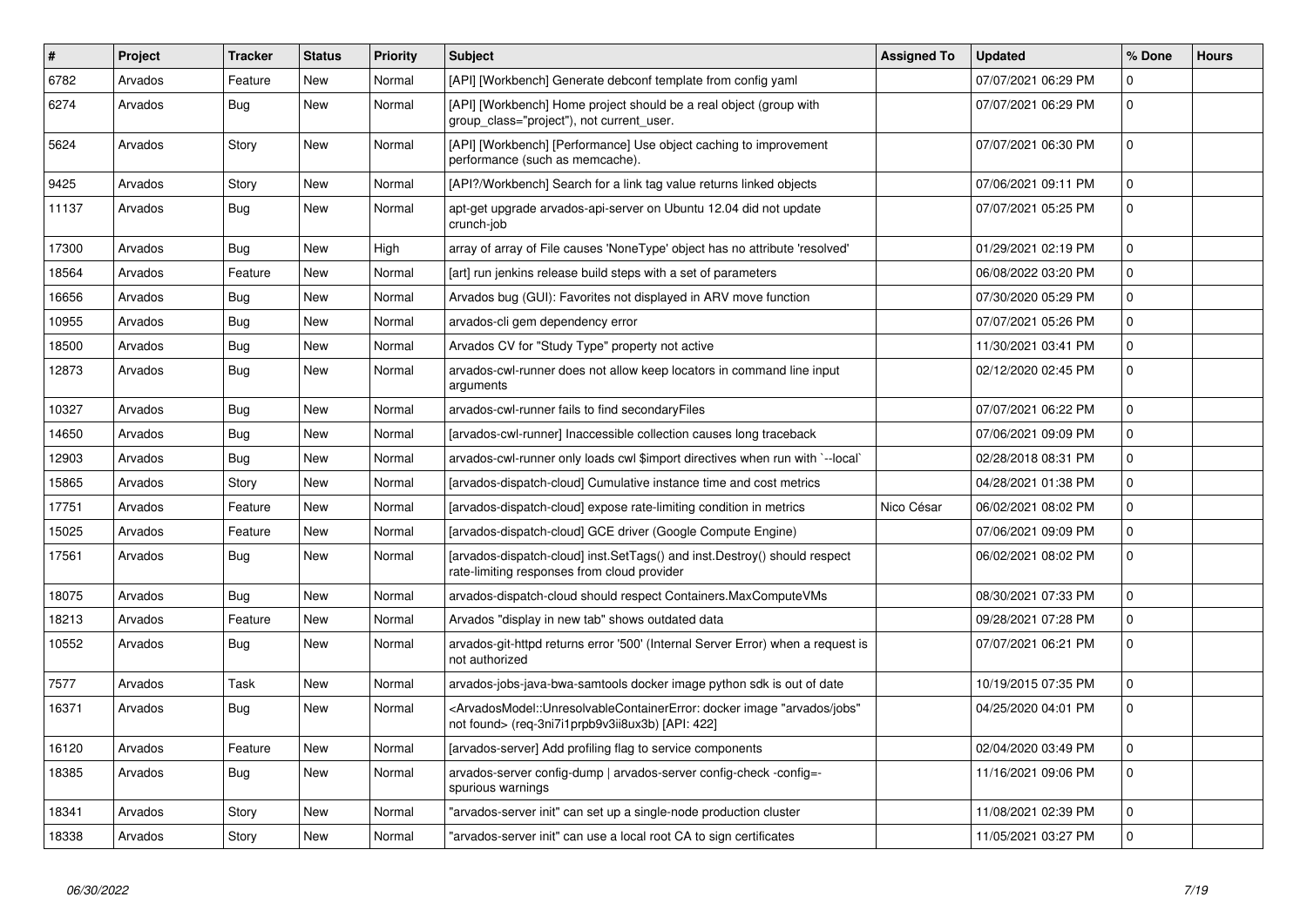| #     | Project | <b>Tracker</b> | <b>Status</b> | <b>Priority</b> | <b>Subject</b>                                                                                                                         | <b>Assigned To</b> | <b>Updated</b>      | % Done      | <b>Hours</b> |
|-------|---------|----------------|---------------|-----------------|----------------------------------------------------------------------------------------------------------------------------------------|--------------------|---------------------|-------------|--------------|
| 19150 | Arvados | Feature        | New           | Normal          | arvados-server install -type=test -test-suite-user=X` should add user X to<br>docker and fuse groups                                   |                    | 05/20/2022 05:53 PM | $\Omega$    |              |
| 10191 | Arvados | Feature        | New           | Normal          | Arvados should be able to cat/zcat files in collections easily                                                                         |                    | 07/07/2021 06:23 PM | 0           |              |
| 3317  | Arvados | Task           | New           | Normal          | Arvados source directory is bind mounted into docker image so developers<br>can user docker for development without rebuilding images. |                    | 03/09/2017 09:39 PM | 0           |              |
| 16633 | Arvados | <b>Bug</b>     | <b>New</b>    | Normal          | "Arvados VM" is not defined in the docs                                                                                                |                    | 07/26/2020 10:53 AM | $\Omega$    |              |
| 10566 | Arvados | <b>Bug</b>     | New           | Normal          | arvbox destroy fails because some files are owned by root                                                                              |                    | 07/07/2021 06:21 PM | $\mathbf 0$ |              |
| 10545 | Arvados | Bug            | New           | Normal          | arvbox loops forever when something goes wrong                                                                                         | Joshua Randall     | 07/07/2021 06:21 PM | 0           |              |
| 16853 | Arvados | <b>Bug</b>     | New           | Normal          | [arvbox] various bugs                                                                                                                  |                    | 09/18/2020 08:55 PM | 0           |              |
| 13812 | Arvados | <b>Bug</b>     | New           | Normal          | arv cli continues to cache broken discovery document                                                                                   |                    | 07/13/2018 09:41 PM | 0           |              |
| 11520 | Arvados | <b>Bug</b>     | New           | Normal          | "arv collection list" command parsing allows invalid lines                                                                             |                    | 07/06/2021 09:23 PM | 0           |              |
| 7237  | Arvados | Feature        | New           | Normal          | arv-copy ergonomics                                                                                                                    |                    | 02/06/2020 07:16 PM | 0           |              |
| 14005 | Arvados | Bug            | New           | Normal          | arv-copy will not create a new collection if copied within the same project                                                            |                    | 08/10/2018 01:37 PM | 0           |              |
| 18218 | Arvados | Feature        | New           | Normal          | ARV GUI: perform operations on files selected via the filter                                                                           |                    | 09/28/2021 08:30 PM | 0           |              |
| 16336 | Arvados | Feature        | New           | Normal          | arv keep put: accept a URL for server side loading                                                                                     |                    | 04/17/2020 04:46 PM | $\mathbf 0$ |              |
| 11093 | Arvados | <b>Bug</b>     | New           | Normal          | "arv keep_service create" should go to an editor.                                                                                      |                    | 07/07/2021 05:25 PM | 0           |              |
| 13607 | Arvados | Bug            | New           | Normal          | [arv-mount] avoid excessive memory consumption of idle arv-mounts                                                                      |                    | 07/06/2021 09:10 PM | 0           |              |
| 12571 | Arvados | Story          | New           | Normal          | arv-mount by_tag directory support for properties                                                                                      |                    | 07/06/2021 09:11 PM | 0           |              |
| 17413 | Arvados | <b>Bug</b>     | New           | Normal          | [arv-mount] Exit (instead of undefined behavior) after unhandled exception                                                             |                    | 07/06/2021 09:08 PM | $\mathbf 0$ |              |
| 15005 | Arvados | Feature        | New           | Normal          | [arv-mount] Fuse operations longer than the crunchstat interval                                                                        |                    | 03/20/2019 07:49 PM | 0           |              |
| 14972 | Arvados | <b>Bug</b>     | New           | Normal          | [arv-mount] mount-tmp flag does not start in read/write mode                                                                           |                    | 03/14/2019 03:42 PM | 0           |              |
| 17942 | Arvados | <b>Bug</b>     | New           | Normal          | [arv-mount] requests manifest text multiple times when mounting collection                                                             |                    | 08/09/2021 03:41 PM | $\mathbf 0$ |              |
| 11296 | Arvados | Bug            | New           | Normal          | [arv-put] bad progress indicator                                                                                                       |                    | 07/06/2021 09:24 PM | 0           |              |
| 18576 | Arvados | Feature        | New           | Normal          | arv-put converts properties aliases to vocabulary ids                                                                                  |                    | 04/05/2022 02:53 PM | 0           |              |
| 11605 | Arvados | Feature        | New           | Normal          | arv-put detects symlinks to common files and directories to avoid duplicated<br>uploads                                                |                    | 07/06/2021 09:22 PM | $\mathbf 0$ |              |
| 11405 | Arvados | <b>Bug</b>     | New           | Normal          | [arv-put] Lumpy / slow upload                                                                                                          |                    | 07/06/2021 09:23 PM | $\mathbf 0$ |              |
| 17764 | Arvados | <b>Bug</b>     | New           | Normal          | [arv-put] progress update does not refresh frequently enough                                                                           |                    | 07/06/2021 09:08 PM | 0           |              |
| 16426 | Arvados | Bug            | New           | Normal          | [arv-put] should calculate (worst case) manifest size up front before upload,<br>and abort when it is too large                        |                    | 07/06/2021 09:08 PM | 0           |              |
| 11157 | Arvados | <b>Bug</b>     | New           | Normal          | [arv-put] When debug mode is active, report the cache file name being to be<br>used                                                    |                    | 07/07/2021 05:25 PM | $\mathbf 0$ |              |
| 3738  | Arvados | Task           | New           | Normal          | arv-run-pipeline-instance: display workbench URI instead of the bare uuid                                                              |                    | 07/06/2021 09:27 PM | 0           |              |
| 13325 | Arvados | Story          | New           | Normal          | As a CWL learner, I would like to be able to run CWL workflows easily on<br>playground                                                 |                    | 07/06/2021 09:10 PM | $\mathsf 0$ |              |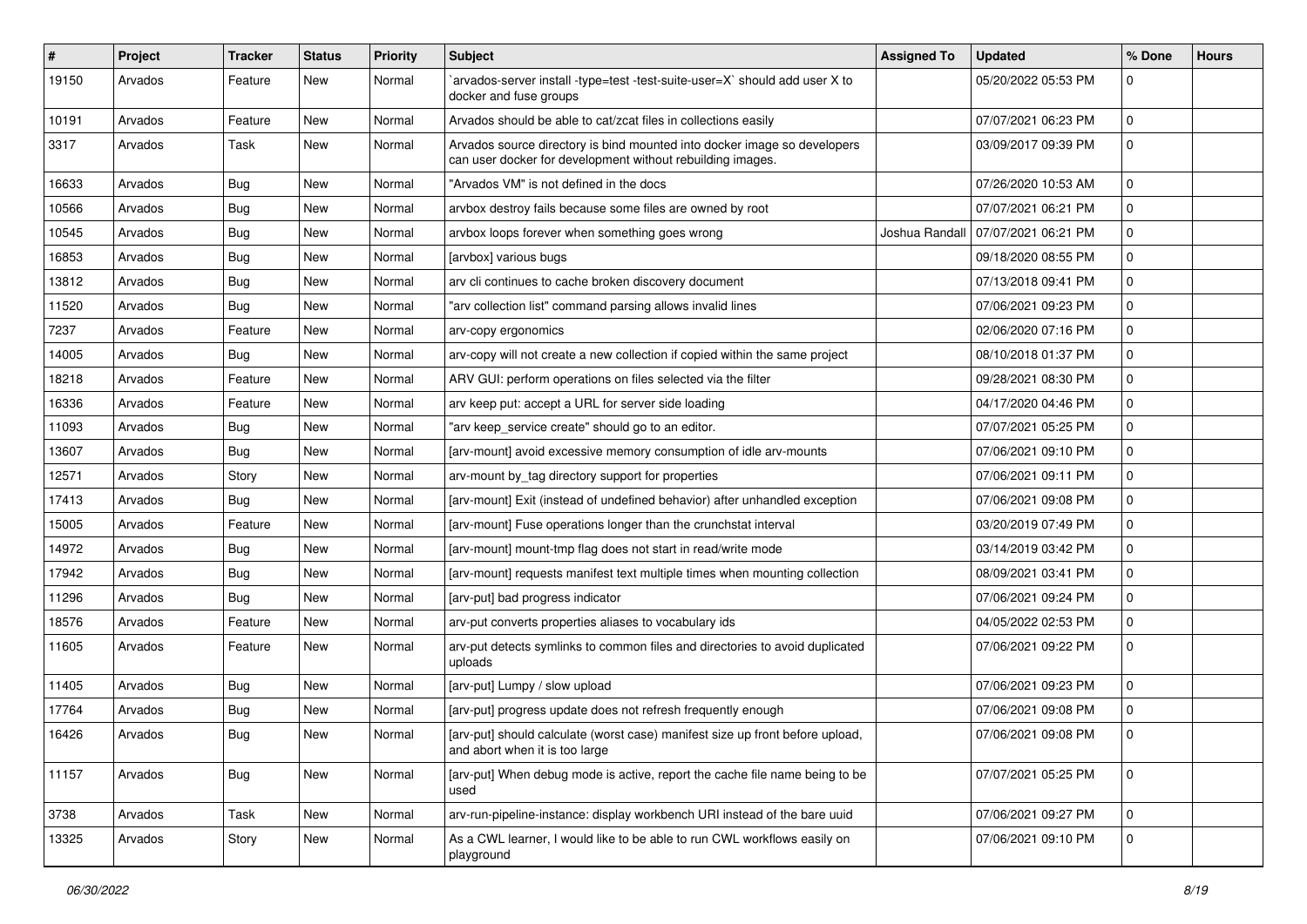| #     | Project                | <b>Tracker</b> | <b>Status</b> | <b>Priority</b> | <b>Subject</b>                                                                                                                                                        | <b>Assigned To</b> | <b>Updated</b>      | % Done       | <b>Hours</b> |
|-------|------------------------|----------------|---------------|-----------------|-----------------------------------------------------------------------------------------------------------------------------------------------------------------------|--------------------|---------------------|--------------|--------------|
| 13326 | Arvados                | Story          | <b>New</b>    | Normal          | As a data provider, I would like the ability to provide metered access to my<br>data on Arvados, including start/end dates, bandwidth caps, and % of file<br>accessed |                    | 07/06/2021 09:10 PM | $\Omega$     |              |
| 1427  | Tapestry               | Feature        | New           | Normal          | As an administrator, I can see the (not-actually-public) public profile page of<br>a suspended participant / participant who withdrew and requested data<br>removal   |                    | 10/28/2013 04:36 PM | $\mathbf 0$  |              |
| 1384  | Tapestry               | Feature        | New           | Normal          | As a participant, I can remove traitwise survey results from my public profile                                                                                        |                    | 10/28/2013 04:51 PM | $\mathbf{0}$ |              |
| 1385  | Tapestry               | Feature        | New           | Normal          | As a participant, I can see a list of datasets contributed by 3rd party studies,<br>which I can inspect (download) and release to my public profile                   |                    | 10/28/2013 04:52 PM | $\mathbf 0$  |              |
| 2980  | Tapestry               | Bug            | New           | Normal          | attempting to authorize a disabled page should not redirect                                                                                                           | Phil Hodgson       | 06/06/2014 08:49 AM | $\Omega$     |              |
| 17100 | Arvados                | Feature        | <b>New</b>    | Normal          | Audit logs should include current/logged in user                                                                                                                      |                    | 11/09/2020 04:37 PM | $\mathbf 0$  |              |
| 1520  | Tapestry               | <b>Bug</b>     | New           | Normal          | auto-enrollment feature should be configurable                                                                                                                        | Ward<br>Vandewege  | 09/20/2013 01:33 PM | $\Omega$     |              |
| 9960  | Arvados                | Story          | New           | Normal          | Automate starting/enabling services during Workbench and API package<br>installation                                                                                  |                    | 07/07/2021 06:23 PM | $\mathbf 0$  |              |
| 4827  | Lightning              | Story          | New           | Normal          | Automatic Deployment Implementation                                                                                                                                   | Abram<br>Connelly  | 05/28/2019 05:31 PM | $\mathbf 0$  |              |
| 14577 | Arvados<br>Workbench 2 | Feature        | New           | Normal          | [Backend] User name                                                                                                                                                   |                    | 06/26/2019 07:29 PM | $\Omega$     |              |
| 18464 | Arvados                | Feature        | New           | Normal          | Batch update endpoint for permission changes                                                                                                                          |                    | 11/22/2021 03:33 PM | $\mathbf 0$  |              |
| 12028 | Arvados                | Feature        | New           | Normal          | Be able to create a new collection based on a subdirectory in workbench                                                                                               |                    | 07/06/2021 09:20 PM | $\mathbf 0$  |              |
| 17354 | Arvados                | Feature        | New           | Normal          | Be able to inject additional documentation text into WebDAV/s3 info dialog                                                                                            |                    | 02/09/2021 03:51 PM | $\mathbf 0$  |              |
| 15364 | Arvados                | Story          | New           | Normal          | Better CWL onboarding                                                                                                                                                 |                    | 07/06/2021 09:08 PM | $\pmb{0}$    |              |
| 13676 | Arvados                | Bug            | New           | Normal          | better error dialog for un-allowed repo names                                                                                                                         |                    | 04/22/2020 09:08 PM | $\pmb{0}$    |              |
| 16344 | Arvados                | Bug            | New           | Normal          | Better logging of token rejection                                                                                                                                     |                    | 10/07/2020 04:07 PM | $\mathbf 0$  |              |
| 16348 | Arvados                | Feature        | New           | Normal          | Better metrics of keepstore bandwidth usage (especially on back end)                                                                                                  |                    | 04/22/2020 03:54 PM | $\mathbf 0$  |              |
| 18179 | <b>Arvados Epics</b>   | Story          | New           | Normal          | Better spot instance support                                                                                                                                          |                    | 03/23/2022 01:47 PM | $\mathbf 0$  |              |
| 3189  | Arvados                | Task           | <b>New</b>    | Normal          | [Blocker] Clarify design/requirements                                                                                                                                 | Tom Clegg          | 10/03/2014 04:52 PM | $\pmb{0}$    |              |
| 17345 | Arvados                | Bug            | New           | Normal          | [boot] handle dependency upgrades better in "arvados-package build"                                                                                                   |                    | 07/06/2021 09:12 PM | $\pmb{0}$    |              |
| 17344 | Arvados                | Story          | New           | Normal          | [boot] Make arvados-server-easy package suitable for demo use case                                                                                                    | Tom Clegg          | 07/06/2021 09:12 PM | $\mathbf 0$  |              |
| 16069 | Arvados                | Story          | New           | Normal          | [boot] start a dev cluster                                                                                                                                            |                    | 01/22/2020 07:34 PM | $\mathbf 0$  |              |
| 1370  | GET-Evidence           | Bug            | New           | Normal          | broken link                                                                                                                                                           |                    | 01/22/2013 08:51 PM | $\mathbf 0$  |              |
| 2545  | Tapestry               | <b>Bug</b>     | <b>New</b>    | Normal          | broken links on /admin/removal_requests                                                                                                                               |                    | 04/07/2014 01:29 PM | $\mathbf 0$  |              |
| 16123 | Arvados                | Bug            | New           | Normal          | Browsing trash produces spurious errors                                                                                                                               |                    | 06/19/2020 02:33 PM | $\mathbf 0$  |              |
| 14509 | Arvados<br>Workbench 2 | Bug            | New           | Normal          | [Bug][Graph] Cwl graph edges are not painted                                                                                                                          |                    | 02/12/2020 04:02 PM | $\mathbf 0$  |              |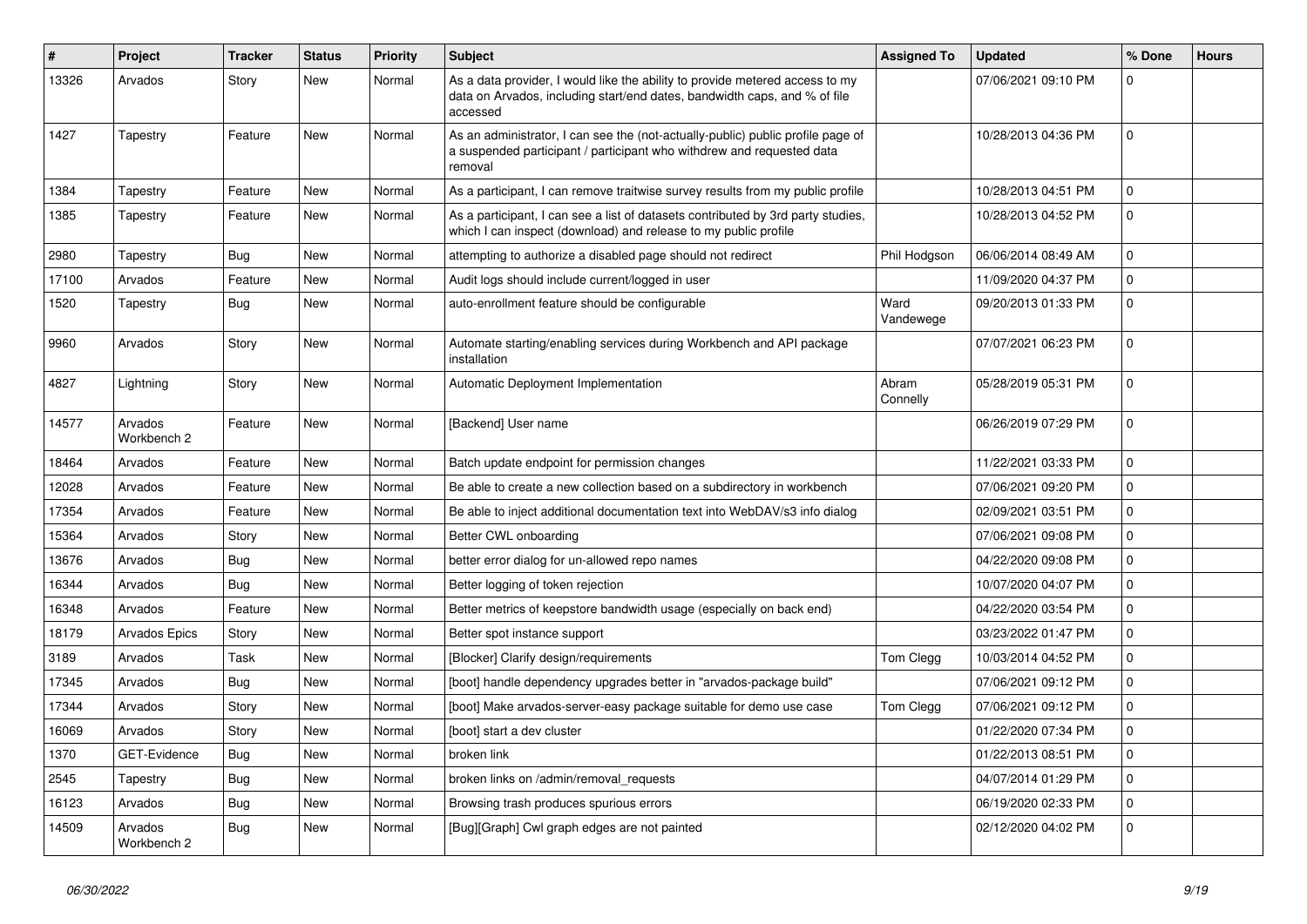| $\#$  | Project                | <b>Tracker</b> | <b>Status</b> | Priority | <b>Subject</b>                                                                                          | <b>Assigned To</b>  | <b>Updated</b>      | % Done      | <b>Hours</b> |
|-------|------------------------|----------------|---------------|----------|---------------------------------------------------------------------------------------------------------|---------------------|---------------------|-------------|--------------|
| 16658 | Arvados                | Bug            | <b>New</b>    | Normal   | [Bug] "Move/Copy To" Dialog does not list all possible target locations.                                |                     | 07/30/2020 05:31 PM | $\Omega$    |              |
| 13794 | Arvados                | Story          | <b>New</b>    | Normal   | Build Docker images without requiring Docker on client                                                  |                     | 07/06/2021 09:10 PM | $\Omega$    |              |
| 14732 | Arvados<br>Workbench 2 | Bug            | New           | Normal   | Build failed in Jenkins - new configuration                                                             |                     | 01/15/2019 01:50 PM | $\mathbf 0$ |              |
| 17159 | Arvados                | Bug            | <b>New</b>    | Normal   | [build] make build-packages-python-ruby run on a Jenkins satellite                                      |                     | 11/23/2020 04:25 PM | $\Omega$    |              |
| 14011 | Arvados                | Bug            | <b>New</b>    | Normal   | build/run-library.sh version from git function dumps environment when not<br>in a git repo              |                     | 08/10/2018 04:43 PM | $\Omega$    |              |
| 18347 | Arvados                | Feature        | <b>New</b>    | Normal   | Cache negative token lookups in federation/OIDC                                                         |                     | 11/23/2021 09:07 PM | $\Omega$    |              |
| 539   | <b>GET-Evidence</b>    | Feature        | New           | Normal   | call synonymous amino acids that match pathogenic reference alleles (e.g.<br>F5 R534R)                  |                     | 03/08/2011 06:53 PM | $\Omega$    |              |
| 16574 | Arvados                | Feature        | <b>New</b>    | Normal   | Can limit which users can submit container requests.                                                    |                     | 08/02/2021 08:24 PM | $\Omega$    |              |
| 17158 | Arvados                | Bug            | <b>New</b>    | Normal   | Cannot execute a registered CommandLineTool, only Workflow                                              |                     | 11/23/2020 04:20 PM | $\mathbf 0$ |              |
| 19086 | Arvados                | Feature        | New           | Normal   | Can provide input JSON/YAML when launching a Workflow as an alternative<br>to the input form            | Peter Amstutz       | 06/22/2022 02:53 PM | 0           |              |
| 14116 | Arvados                | <b>Bug</b>     | <b>New</b>    | Normal   | c-d-s reniceAll does not wait for complete information on Arvados jobs                                  |                     | 08/24/2018 02:23 AM | $\Omega$    |              |
| 14117 | Arvados                | <b>Bug</b>     | <b>New</b>    | Normal   | c-d-s reniceAll sets nice on jobs that are not pending                                                  |                     | 08/24/2018 11:35 AM | 0           |              |
| 14115 | Arvados                | Bug            | New           | Normal   | c-d-s reniceAll takes a very long time and holds up SqueueChecker updates<br>and initial job submission |                     | 08/24/2018 01:11 PM | $\Omega$    |              |
| 10296 | Arvados                | Bug            | New           | Normal   | [Centos7] [google_api_python_client] packaging with wrong permissions                                   |                     | 07/07/2021 06:22 PM | 0           |              |
| 9411  | Tapestry               | Support        | New           | Normal   | Change 30 day release window to 31 days                                                                 |                     | 06/15/2016 04:14 PM | $\mathbf 0$ |              |
| 17149 | Arvados                | Feature        | New           | Normal   | Checkpoint / snapshot to support migrating tasks when more memory is<br>needed                          |                     | 11/19/2020 10:42 AM | $\mathbf 0$ |              |
| 6647  | Arvados                | Story          | <b>New</b>    | Normal   | Choose an option to make better service discoveries in deployments                                      |                     | 07/06/2021 09:11 PM | $\mathbf 0$ |              |
| 3437  | Arvados                | <b>Bug</b>     | New           | Normal   | 'Choose folder" dialog when running a pipeline displays folders you can't<br>write to                   |                     | 07/06/2021 09:27 PM | $\Omega$    |              |
| 3192  | Arvados                | Task           | <b>New</b>    | Normal   | Clarify requirements/implementation                                                                     | Tom Clegg           | 03/09/2017 09:35 PM | $\Omega$    |              |
| 15537 | Arvados                | <b>Bug</b>     | New           | Normal   | Clarify that Arvados CLI tools are Linux only                                                           |                     | 07/06/2021 09:12 PM | $\mathbf 0$ |              |
| 18292 | Arvados                | Bug            | <b>New</b>    | Normal   | [cleanup] remove AssignNodeHostname from the configuration. Also from<br>the documentation.             |                     | 10/22/2021 09:24 PM | $\mathbf 0$ |              |
| 509   | <b>GET-Evidence</b>    | Bug            | New           | Normal   | Clean up runt variants imported by PharmGKB                                                             | Tom Clegg           | 02/16/2011 02:54 PM | $\mathbf 0$ |              |
| 13874 | Arvados                | Story          | <b>New</b>    | Normal   | [CLI] arvados-server "health" subcommand                                                                |                     | 07/06/2021 09:14 PM | $\mathbf 0$ |              |
| 13875 | Arvados                | Story          | <b>New</b>    | Normal   | [CLI] arvados-server "metrics" subcommand                                                               |                     | 07/20/2018 02:52 AM | 0           |              |
| 13876 | Arvados                | Story          | New           | Normal   | [CLI] arvados-server "status" subcommand                                                                |                     | 07/20/2018 02:58 AM | $\Omega$    |              |
| 13813 | Arvados                | Bug            | New           | Normal   | [CLI] arv traceback on simple timeout                                                                   | Lucas Di<br>Pentima | 04/28/2021 03:55 PM | $\Omega$    |              |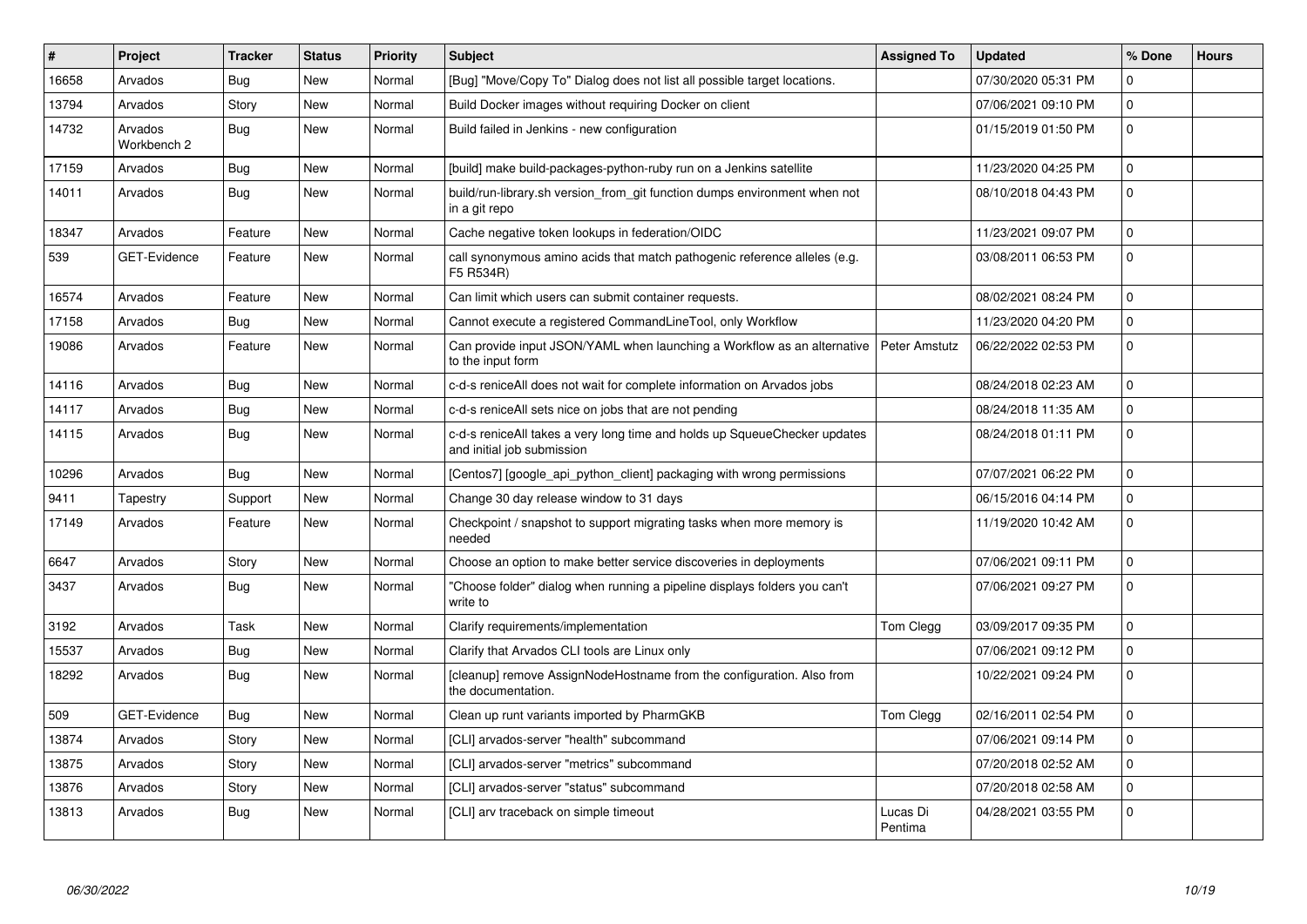| $\#$  | Project                | <b>Tracker</b> | <b>Status</b> | Priority | <b>Subject</b>                                                                                 | <b>Assigned To</b> | <b>Updated</b>      | % Done         | <b>Hours</b> |
|-------|------------------------|----------------|---------------|----------|------------------------------------------------------------------------------------------------|--------------------|---------------------|----------------|--------------|
| 16566 | Arvados                | <b>Bug</b>     | New           | Normal   | [cli] can't create a token when using a token created with<br>create_superuser_token.rb        |                    | 07/06/2021 09:08 PM | 0              |              |
| 9980  | Arvados                | <b>Bug</b>     | New           | Low      | [CLI] Trailing blank lines in ~/.config/arvados/settings.conf should be ignored                |                    | 02/06/2020 07:16 PM | $\mathbf 0$    |              |
| 16640 | Arvados                | Feature        | New           | Normal   | Cluster c97qk interferes with proper search function                                           |                    | 07/30/2020 05:00 PM | $\mathbf 0$    |              |
| 6164  | GET-Evidence           | Task           | New           | Normal   | Code review                                                                                    |                    | 05/27/2015 08:21 PM | $\mathbf{0}$   |              |
| 6085  | GET-Evidence           | Task           | New           | Normal   | Code review branch 5883-oauth2-update                                                          |                    | 05/19/2015 08:15 PM | $\mathbf 0$    |              |
| 16858 | Arvados Epics          | Story          | New           | Normal   | Collection check in / check out                                                                |                    | 02/18/2022 09:55 PM | 0              |              |
| 10554 | Arvados                | Bug            | New           | Normal   | Collection file count & size information don't get dynamically updated on<br>collection update |                    | 07/07/2021 06:21 PM | 0              |              |
| 18724 | Arvados                | Bug            | <b>New</b>    | Normal   | Collection file_names should contain full paths for substring matching                         |                    | 03/01/2022 09:11 PM | $\mathbf 0$    |              |
| 9661  | Arvados                | Feature        | New           | Normal   | collection update performance improvement                                                      |                    | 02/06/2020 07:00 PM | 0              |              |
| 16071 | Arvados<br>Workbench 2 | Story          | New           | Normal   | [Collection view] Provenance, used by for collections                                          |                    | 06/15/2022 02:35 PM | $\mathbf 0$    |              |
| 16057 | Arvados<br>Workbench 2 | Story          | New           | Normal   | Combine selected collections                                                                   |                    | 02/12/2020 02:51 PM | $\Omega$       |              |
| 16300 | Arvados<br>Workbench 2 | Story          | New           | Normal   | Compare 2 collection versions                                                                  |                    | 04/01/2020 01:47 PM | $\mathbf 0$    |              |
| 12527 | Arvados                | Story          | New           | Normal   | [Composer] Refactor to separate vendor-specific pieces and all them to be<br>replaced          | Peter Amstutz      | 07/06/2021 09:11 PM | $\mathbf 0$    |              |
| 13675 | Arvados                | Feature        | New           | Normal   | [Composer/Workbench] Import of public git repo to a new Arvados repository                     |                    | 07/06/2021 09:10 PM | 0              |              |
| 2850  | Tapestry               | Story          | New           | Normal   | Comprehensive "Sectioning" of Tapestry                                                         | Phil Hodgson       | 06/20/2014 05:24 PM | 33             |              |
| 15960 | Arvados Epics          | Story          | New           | Normal   | Computing on external data                                                                     |                    | 05/09/2022 03:20 PM | $\mathbf 0$    |              |
| 17745 | Arvados                | Bug            | New           | Normal   | [config] arvados-server config-dump with ec2 driver has confusing output                       |                    | 07/06/2021 09:08 PM | $\mathbf 0$    |              |
| 18937 | Arvados                | Feature        | New           | Low      | [config] simplify AnonymousUserToken configuration                                             |                    | 06/22/2022 02:55 PM | $\mathbf 0$    |              |
| 18563 | Arvados                | <b>Bug</b>     | New           | Normal   | [config] simplify/streamline InternalURLs/ExternalURL situation                                |                    | 06/07/2022 09:07 PM | $\mathbf 0$    |              |
| 2552  | Tapestry               | Story          | New           | Normal   | Configurable mini-consent form and validations                                                 | Phil Hodgson       | 06/10/2014 10:28 AM | $\mathbf 0$    |              |
| 10177 | Arvados                | <b>Bug</b>     | New           | Normal   | Confusing job duration reporting                                                               |                    | 07/07/2021 06:23 PM | 0              |              |
| 2966  | Tapestry               | Task           | New           | Normal   | Consider a section option for Absolute Pitch Survey                                            | Phil Hodgson       | 06/04/2014 12:59 PM | $\mathbf 0$    |              |
| 17116 | Arvados                | Story          | New           | Normal   | Consider excluding api_client_authorization from audit logs by default.                        |                    | 11/16/2020 04:23 PM | $\mathbf 0$    |              |
| 16972 | Arvados                | Bug            | New           | Normal   | Container request page doesn't refresh                                                         |                    | 10/07/2020 06:33 PM | $\Omega$       |              |
| 18996 | Arvados                | Bug            | New           | Normal   | Container request's expires_at field                                                           |                    | 06/22/2022 02:55 PM | $\mathbf 0$    |              |
| 17110 | Arvados                | Feature        | New           | Normal   | Container reuse on sub-workflows and chunks of scatter inputs                                  |                    | 11/13/2020 03:54 PM | $\mathbf 0$    |              |
| 18677 | Arvados                | Feature        | New           | Normal   | Container runtime metrics API                                                                  |                    | 01/25/2022 06:56 PM | $\mathbf 0$    |              |
| 13102 | Arvados                | <b>Bug</b>     | New           | Normal   | containers are not reused unless runtime constraints (including RAM) match<br>exactly          |                    | 07/06/2021 09:10 PM | $\overline{0}$ |              |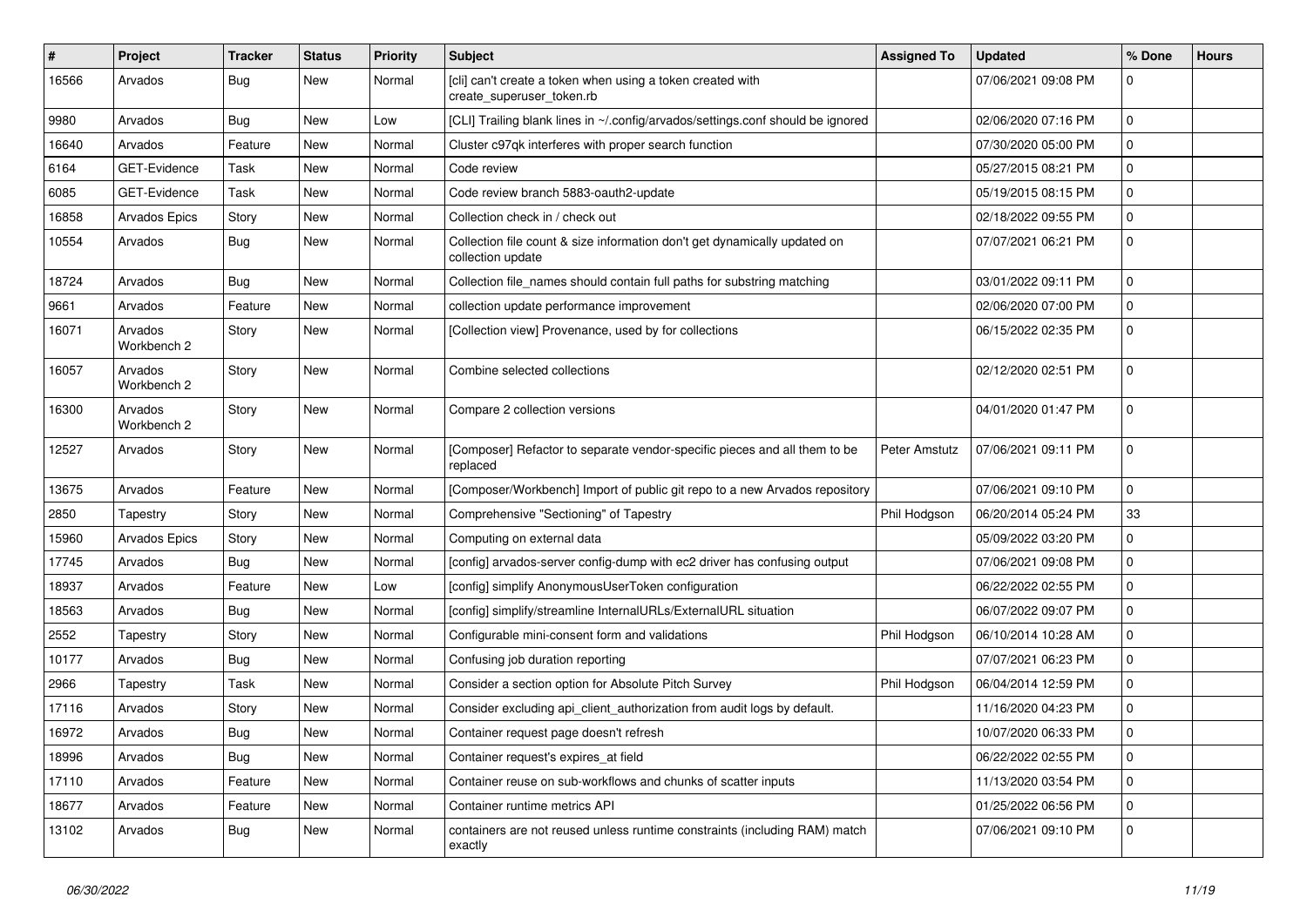| #     | Project   | <b>Tracker</b> | <b>Status</b> | Priority | <b>Subject</b>                                                                                                              | <b>Assigned To</b> | <b>Updated</b>      | % Done         | <b>Hours</b> |
|-------|-----------|----------------|---------------|----------|-----------------------------------------------------------------------------------------------------------------------------|--------------------|---------------------|----------------|--------------|
| 17878 | Arvados   | <b>Bug</b>     | New           | Normal   | [container shell] confusing error "channel 3: bad ext data" when forwarding<br>tcp traffic into a container with API: false |                    | 07/08/2021 05:21 PM | $\Omega$       |              |
| 18863 | Arvados   | Feature        | New           | Normal   | [controller] add background job to clean up old container log records                                                       |                    | 06/22/2022 02:55 PM | $\mathbf 0$    |              |
| 15082 | Arvados   | Feature        | New           | Normal   | [controller] [all services] Publish entire config including secrets                                                         |                    | 07/06/2021 09:09 PM | $\overline{0}$ |              |
| 18009 | Arvados   | Bug            | New           | Normal   | [controller] always returns an empty "unsigned_manifest_text" field for<br>collections                                      |                    | 08/11/2021 05:15 PM | $\mathbf{0}$   |              |
| 15457 | Arvados   | Feature        | New           | Normal   | [Controller] Delegate new container requests to other clusters based on<br>location of input data                           |                    | 07/06/2021 09:12 PM | $\mathbf 0$    |              |
| 16453 | Arvados   | Story          | New           | Normal   | [controller] Expand config comment about LDAP search filters                                                                |                    | 05/20/2020 03:33 PM | $\mathbf 0$    |              |
| 16160 | Arvados   | Feature        | New           | Normal   | controller exports metrics per endpoint                                                                                     |                    | 05/06/2020 02:30 PM | $\mathbf 0$    |              |
| 17037 | Arvados   | Feature        | New           | Normal   | [controller] Improve use of given_name/family_name fields for generic<br>OpenID Connect providers                           |                    | 10/21/2020 05:33 PM | $\mathbf 0$    |              |
| 14004 | Arvados   | Story          | New           | Normal   | [Controller] Keep database in tune                                                                                          |                    | 07/06/2021 09:10 PM | $\mathbf 0$    |              |
| 17940 | Arvados   | Bug            | New           | Normal   | [controller] memory management issues                                                                                       |                    | 08/09/2021 03:40 PM | $\mathbf 0$    |              |
| 17038 | Arvados   | Feature        | New           | Normal   | [controller] Option to request additional scopes, and verify additional claims,<br>during OpenID Connect auth               |                    | 05/19/2021 09:04 PM | $\mathbf 0$    |              |
| 13997 | Arvados   | Story          | New           | Normal   | [Controller] Port "collection update" API from Rails                                                                        |                    | 07/06/2021 09:10 PM | $\mathbf 0$    |              |
| 13995 | Arvados   | Story          | New           | Normal   | [Controller] Port "collection update" functional tests from Rails API to<br>controller test suite                           |                    | 07/06/2021 09:10 PM | $\mathbf 0$    |              |
| 14257 | Arvados   | Feature        | New           | Normal   | [controller] refresh manifest API                                                                                           |                    | 07/06/2021 09:09 PM | 0              |              |
| 17681 | Arvados   | Bug            | New           | Normal   | [controller] seems to have a really long timeout for its db connection                                                      |                    | 06/08/2021 05:52 PM | $\mathbf{0}$   |              |
| 18944 | Arvados   | Feature        | New           | Normal   | [controller] should log the user uuid used for the request                                                                  |                    | 06/22/2022 03:32 PM | $\mathbf 0$    |              |
| 18969 | Arvados   | Bug            | New           | Normal   | Controller should monitor its own memory usage and pause requests<br>handling when memory usage is high                     |                    | 04/05/2022 02:53 PM | $\mathbf 0$    |              |
| 19057 | Arvados   | Bug            | New           | Normal   | [controller] should not allow adding the same user to a VM more than one<br>time                                            |                    | 06/22/2022 02:53 PM | $\mathbf 0$    |              |
| 17468 | Arvados   | Feature        | New           | Normal   | [controller] Skip repetitive OIDC UserInfo calls if access token validates as<br>an ID token                                |                    | 07/06/2021 09:11 PM | $\mathbf 0$    |              |
| 13574 | Arvados   | Story          | New           | Normal   | [Controller] Update container priorities asynchronously                                                                     |                    | 04/22/2020 09:00 PM | $\mathbf 0$    |              |
| 11675 | Lightning | Story          | New           | Normal   | Convert Harvard PGP exome data to CGF                                                                                       |                    | 04/30/2019 05:27 PM | 0              |              |
| 11674 | Lightning | Story          | New           | Normal   | Convert openSNP genotyping data to CGF                                                                                      |                    | 05/15/2019 05:53 PM | $\mathbf 0$    |              |
| 17576 | Arvados   | Bug            | New           | Normal   | Copy collection link includes style                                                                                         |                    | 04/22/2021 06:54 AM | $\overline{0}$ |              |
| 13557 | Arvados   | Feature        | New           | Normal   | Copying a container request should link to the original container request                                                   |                    | 07/06/2021 09:09 PM | $\mathbf 0$    |              |
| 19048 | Arvados   | <b>Bug</b>     | New           | Normal   | Copying a folder in collection file browser results in empty folder                                                         |                    | 06/22/2022 02:54 PM | $\overline{0}$ |              |
| 12198 | Arvados   | <b>Bug</b>     | New           | Normal   | Copying a project with a docker image doesn't copy the docker metadata                                                      |                    | 07/06/2021 09:11 PM | 0              |              |
| 16130 | Arvados   | Bug            | New           | Normal   | Copying container request gets error                                                                                        |                    | 10/05/2020 06:54 PM | $\overline{0}$ |              |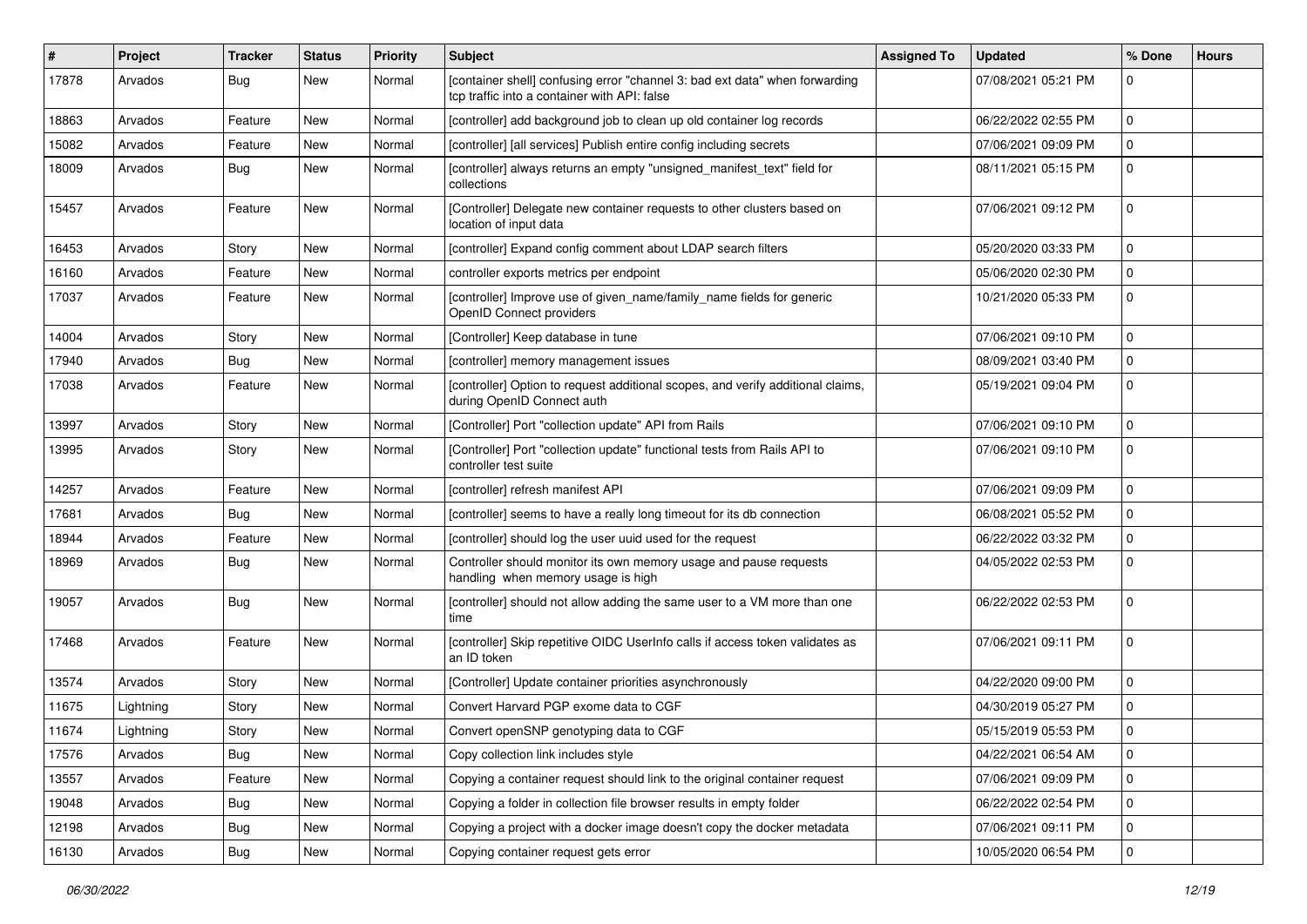| $\sharp$ | Project                | <b>Tracker</b> | <b>Status</b> | <b>Priority</b> | <b>Subject</b>                                                                                                            | <b>Assigned To</b>  | <b>Updated</b>      | % Done         | <b>Hours</b> |
|----------|------------------------|----------------|---------------|-----------------|---------------------------------------------------------------------------------------------------------------------------|---------------------|---------------------|----------------|--------------|
| 18198    | Arvados                | <b>Bug</b>     | New           | Normal          | 'copy selected files into collection" function in WB2 extremely slow                                                      |                     | 09/27/2021 07:45 PM | 0              |              |
| 18587    | Arvados<br>Workbench 2 | <b>Bug</b>     | New           | Normal          | 'Copy selected into collection" incorrect behavior                                                                        | Lucas Di<br>Pentima | 02/02/2022 04:00 PM | $\mathbf 0$    |              |
| 17291    | Arvados                | Bug            | New           | Normal          | Copy selected to collection issue                                                                                         |                     | 01/25/2021 04:59 PM | $\mathbf 0$    |              |
| 3498     | Arvados                | Feature        | New           | Normal          | Counting the number your pipelines were used by unique users                                                              |                     | 08/16/2014 04:51 PM | $\mathbf{0}$   |              |
| 11746    | Lightning              | Story          | New           | Normal          | Covnert hg19 to FastJ and CGF                                                                                             |                     | 04/30/2019 05:56 PM | 0              |              |
| 5001     | Lightning              | Story          | New           | Normal          | Create a API interface to the public tile library including a "beacon"                                                    | Abram<br>Connelly   | 05/28/2019 05:34 PM | 100            |              |
| 17613    | Arvados                | Feature        | New           | Normal          | "created_by_uuid" field                                                                                                   |                     | 05/05/2021 03:49 PM | $\mathbf 0$    |              |
| 17510    | Arvados                | Feature        | New           | Normal          | Create filter group based on an advanced search query in the UI                                                           |                     | 09/10/2021 01:33 PM | $\mathbf 0$    |              |
| 17838    | Arvados                | Feature        | New           | Normal          | Create filter group from advanced search                                                                                  |                     | 08/05/2021 03:27 PM | $\mathbf 0$    |              |
| 18210    | Arvados                | Bug            | New           | Normal          | Create Mountainduck Bookmark files not working                                                                            |                     | 09/28/2021 07:14 PM | $\mathbf 0$    |              |
| 12171    | Lightning              | Story          | New           | Normal          | Create tests for 'tile-npy' programs                                                                                      |                     | 04/30/2019 05:53 PM | $\mathbf 0$    |              |
| 13080    | <b>Arvados Epics</b>   | Story          | New           | Normal          | Create/upload workflows through Workbench                                                                                 |                     | 01/26/2022 02:55 PM | $\mathbf 0$    |              |
| 19089    | Arvados Epics          | Task           | New           | Normal          | Cross-federation filter groups                                                                                            |                     | 05/02/2022 04:49 PM | $\mathbf 0$    |              |
| 10689    | Arvados                | <b>Bug</b>     | New           | Normal          | Crunch1 jobs should still work on a slurm setup configured for Crunch2                                                    |                     | 07/07/2021 06:21 PM | $\mathbf 0$    |              |
| 13005    | Arvados                | Bug            | New           | Normal          | [Crunch2] All stdout gets the same timestamp and other logging problems                                                   |                     | 07/06/2021 09:10 PM | $\mathbf 0$    |              |
| 10298    | Arvados                | Bug            | New           | Normal          | [Crunch2] [API] Accept collection UUID or PDH as container_image in a<br>container request                                |                     | 07/06/2021 09:11 PM | 0              |              |
| 10705    | Arvados                | Bug            | New           | Normal          | [Crunch2] [API] return a more specific 422 error message when a client calls<br>containers#unlock without having the lock |                     | 07/07/2021 06:21 PM | $\mathbf 0$    |              |
| 9968     | Arvados                | Feature        | New           | Normal          | [Crunch2] [API] Support container request expiry (expires_at)                                                             |                     | 07/07/2021 06:23 PM | $\mathbf 0$    |              |
| 14912    | Arvados                | Feature        | New           | Normal          | [Crunch2] Azure driver supports attaching extra storage                                                                   |                     | 07/06/2021 09:12 PM | $\mathbf 0$    |              |
| 9046     | Arvados                | Story          | New           | Normal          | [Crunch2] Can issue container request to pull and import Docker images                                                    |                     | 07/06/2021 09:09 PM | $\mathbf 0$    |              |
| 11741    | Arvados                | Story          | New           | Normal          | [Crunch2] Create workflow object for CWL runs which are initiated from the<br>command line                                |                     | 07/06/2021 09:22 PM | $\mathbf 0$    |              |
| 9630     | Arvados                | Bug            | New           | Normal          | [Crunch2] crunch-dispatch-slurm can't successfully dispatch work when run<br>from a directory it can't write to           |                     | 07/07/2021 06:23 PM | $\mathbf 0$    |              |
| 10708    | Arvados                | Bug            | <b>New</b>    | Normal          | [Crunch2] crunch-run fails trying to set swappiness on ubuntu 1204 kernel                                                 |                     | 07/07/2021 06:21 PM | $\mathbf 0$    |              |
| 12900    | Arvados                | Feature        | New           | Normal          | [Crunch2] [crunch-run] Prune old images before installing image for current<br>container                                  |                     | 12/07/2021 03:31 PM | 0              |              |
| 8570     | Arvados                | Feature        | New           | Normal          | [Crunch2] Impure access to object store                                                                                   |                     | 04/25/2018 03:13 PM | $\mathbf 0$    |              |
| 8569     | Arvados                | Feature        | New           | Normal          | [Crunch2] Impure mount from host fs                                                                                       |                     | 04/25/2018 03:13 PM | $\mathbf 0$    |              |
| 12430    | Arvados                | Feature        | New           | Normal          | Crunch2 limit output collection to glob patterns                                                                          |                     | 02/12/2020 02:28 PM | $\overline{0}$ |              |
| 15135    | Arvados                | Feature        | New           | Normal          | [Crunch2] Post-run hooks                                                                                                  |                     | 07/06/2021 09:08 PM | $\overline{0}$ |              |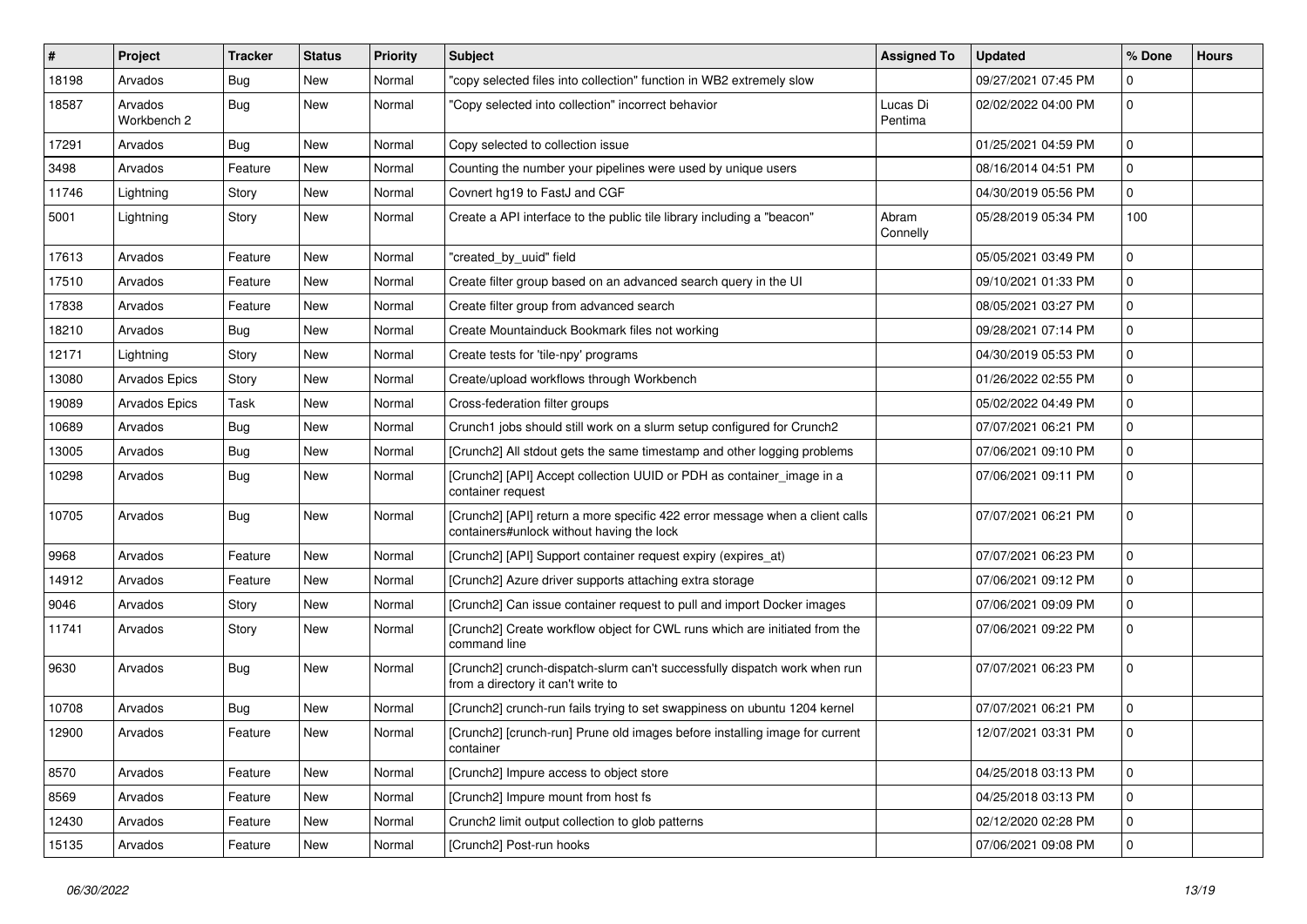| ∦     | Project | <b>Tracker</b> | <b>Status</b> | Priority | <b>Subject</b>                                                                                                                          | <b>Assigned To</b>  | <b>Updated</b>      | % Done      | <b>Hours</b> |
|-------|---------|----------------|---------------|----------|-----------------------------------------------------------------------------------------------------------------------------------------|---------------------|---------------------|-------------|--------------|
| 11148 | Arvados | Bug            | New           | Normal   | [Crunch2] Propagate dispatch error messages (e.g., sbatch fails) to user via<br>logs/websocket                                          |                     | 07/07/2021 05:25 PM | $\Omega$    |              |
| 10729 | Arvados | Bug            | <b>New</b>    | Normal   | [Crunch2] Propagate error messages if sbatch command succeeds but<br>crunch-run can't run (or can't log to the Arvados API)             |                     | 07/07/2021 06:21 PM | $\Omega$    |              |
| 9044  | Arvados | Story          | New           | Normal   | [Crunch2] [Workbench] Browse and show tools using the GA4GH tool<br>registry API                                                        | Radhika<br>Chippada | 02/06/2020 06:51 PM | $\mathbf 0$ |              |
| 11146 | Arvados | Feature        | New           | Normal   | [Crunch2] [Workbench] Show slurm queue position of containers submitted<br>to slurm but not yet running                                 |                     | 07/07/2021 05:25 PM | $\Omega$    |              |
| 18163 | Arvados | Feature        | New           | Normal   | [Crunch] add CWL extension to limit the number of concurrently running jobs<br>during a scatter                                         |                     | 01/10/2022 03:42 PM | $\Omega$    |              |
| 7880  | Arvados | Bug            | New           | Normal   | [Crunch] crunch-dispatch should run the bundled version of crunch-job<br>specified by Gemfile.lock                                      |                     | 07/07/2021 06:27 PM | 0           |              |
| 7845  | Arvados | Feature        | New           | Normal   | [Crunch] Crunchstat and arv-mount print final stats before exiting                                                                      |                     | 07/07/2021 06:27 PM | $\mathbf 0$ |              |
| 5523  | Arvados | <b>Bug</b>     | New           | Normal   | [Crunch] crunchstat should not report errors during normal timing races                                                                 | Tom Clegg           | 07/07/2021 06:30 PM | 50          |              |
| 14922 | Arvados | Feature        | New           | Normal   | [crunch-dispatch-cloud] Run multiple containers concurrently on a single VM                                                             |                     | 07/06/2021 09:13 PM | 0           |              |
| 13991 | Arvados | Bug            | New           | Normal   | crunch-dispatch-slurm does not warn when slurm MaxJobCount reached                                                                      |                     | 07/06/2021 09:10 PM | 0           |              |
| 13982 | Arvados | Bug            | New           | Normal   | crunch-dispatch-slurm / Go SDK Dispatcher not able to "let go" of deleted<br>containers                                                 |                     | 07/06/2021 09:10 PM | $\mathbf 0$ |              |
| 14021 | Arvados | Feature        | New           | Normal   | [crunch-dispatch-slurm] option to set job priority directly instead of using nice<br>values                                             |                     | 07/06/2021 09:09 PM | 0           |              |
| 13795 | Arvados | Bug            | New           | Normal   | crunch-dispatch-slurm too polite about killing containers                                                                               |                     | 07/11/2018 11:06 PM | $\mathbf 0$ |              |
| 13142 | Arvados | Bug            | New           | Normal   | crunch-dispatch-slurm uses a surprising number of file descriptors, and<br>stops dispatching when it gets a "too many open files" error |                     | 07/06/2021 09:15 PM | 100         |              |
| 4494  | Arvados | Bug            | New           | Normal   | [Crunch] Do more error-checking and show more diagnostic info when<br>installing a Docker image                                         |                     | 07/07/2021 06:35 PM | $\mathbf 0$ |              |
| 8121  | Arvados | Bug            | New           | Normal   | [CRUNCH] Fail gracefully when arvados repo doesn't exists                                                                               |                     | 07/07/2021 06:27 PM | $\Omega$    |              |
| 5459  | Arvados | Feature        | New           | Normal   | [Crunch] Job logs include node-level resource usage statistics (cpu, ram,<br>swap, etc)                                                 |                     | 07/07/2021 06:30 PM | $\mathbf 0$ |              |
| 3801  | Arvados | Task           | <b>New</b>    | Normal   | crunch-job should treat intermittent Docker failures as temporary failures                                                              |                     | 03/09/2017 09:43 PM | $\Omega$    |              |
| 10514 | Arvados | Bug            | New           | Normal   | [crunch-job] use docker instead of docker.io                                                                                            |                     | 07/07/2021 06:22 PM | 0           |              |
| 8869  | Arvados | <b>Bug</b>     | New           | Normal   | [Crunch] Job was repeatedly retried on same bad compute node until<br>abandoned                                                         |                     | 07/07/2021 06:25 PM | 0           |              |
| 8774  | Arvados | Story          | New           | Normal   | [Crunch] Limit maximum wait time between retries                                                                                        |                     | 07/07/2021 06:25 PM | 0           |              |
| 3093  | Arvados | Story          | New           | Normal   | [Crunch] Pipeline can use other pipelines templates as components                                                                       |                     | 07/05/2014 09:34 PM | 0           |              |
| 4302  | Arvados | Feature        | New           | Normal   | [Crunch] Pipelines should not fail immediately after one job failure, but<br>continue running as much as possible                       |                     | 07/07/2021 06:35 PM | 0           |              |
| 4833  | Arvados | Story          | New           | Normal   | [Crunch] Quick turnaround time when updating a docker image in order to<br>re-run a job                                                 |                     | 07/07/2021 06:31 PM | $\mathbf 0$ |              |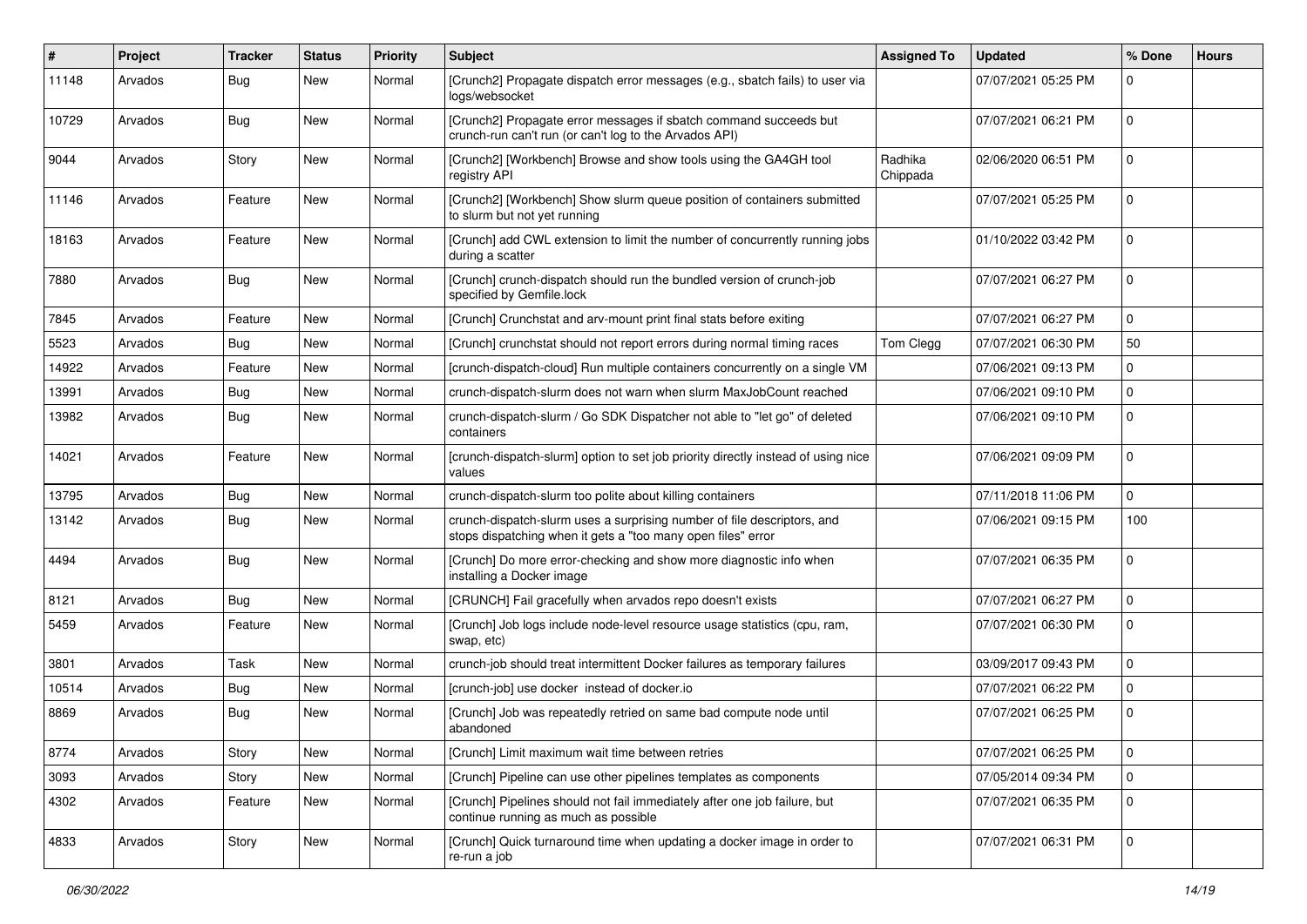| ∦     | Project                | <b>Tracker</b> | <b>Status</b> | Priority | <b>Subject</b>                                                                                                                                             | <b>Assigned To</b> | <b>Updated</b>      | % Done       | <b>Hours</b> |
|-------|------------------------|----------------|---------------|----------|------------------------------------------------------------------------------------------------------------------------------------------------------------|--------------------|---------------------|--------------|--------------|
| 5865  | Arvados                | Story          | New           | Normal   | [Crunch] Run a local job using a docker image directly from the shell VM<br>(without writing the docker image to Keep)                                     |                    | 07/07/2021 06:30 PM | $\Omega$     |              |
| 13403 | Arvados                | Feature        | New           | Normal   | [crunch-run] Cancel container on FUSE error                                                                                                                |                    | 07/06/2021 09:13 PM | 0            |              |
| 18960 | Arvados                | Feature        | New           | Normal   | crunch-run can use Go FUSE driver for read-only mounts                                                                                                     |                    | 05/04/2022 03:17 PM | $\mathbf 0$  |              |
| 4726  | Arvados                | Bug            | New           | Normal   | [Crunch] run-command should show helpful error message when<br>task.foreach argument is not a list                                                         |                    | 07/07/2021 06:31 PM | 0            |              |
| 18262 | Arvados                | Bug            | New           | Normal   | [crunch-run] handle out-of-diskspace on the compute node better                                                                                            |                    | 10/08/2021 09:42 PM | $\Omega$     |              |
| 12170 | Arvados                | Bug            | New           | Normal   | crunch-run handling non-group readable files in output directory                                                                                           |                    | 07/06/2021 09:19 PM | 0            |              |
| 17347 | Arvados                | Bug            | New           | Normal   | crunch-run -- list fatal error out of memory                                                                                                               |                    | 02/05/2021 05:22 PM | $\Omega$     |              |
| 17206 | Arvados                | Feature        | New           | Normal   | crunch-run reverse proxies HTTP requests to container                                                                                                      |                    | 01/19/2021 07:00 PM | 0            |              |
| 13636 | Arvados                | Bug            | New           | Normal   | crunch-run takes a very long time for CWL steps with large numbers of File<br>inputs - could use a new kind of mounts entry to address this                |                    | 07/06/2021 09:10 PM | $\mathbf 0$  |              |
| 14952 | Arvados                | Story          | <b>New</b>    | Normal   | [crunchstat-summary] Add arv-mount FUSE ops time                                                                                                           |                    | 07/06/2021 09:25 PM | $\mathbf{0}$ |              |
| 12854 | Arvados                | <b>Bug</b>     | New           | Normal   | [crunchstat-summary] broken option for skip child jobs?                                                                                                    |                    | 07/06/2021 09:10 PM | $\Omega$     |              |
| 10531 | Arvados                | Bug            | New           | Normal   | [crunchstat-summary] HTML plots should be a superset of text format output                                                                                 |                    | 07/07/2021 06:22 PM | $\mathbf 0$  |              |
| 8573  | Arvados                | Story          | New           | Normal   | crunchstat-summary should calculate averages of all metrics                                                                                                |                    | 07/06/2021 09:11 PM | 0            |              |
| 10390 | Arvados                | Bug            | New           | Normal   | crunchstat-summary should explain why "(no report generated)" when<br>possible                                                                             |                    | 07/06/2021 09:11 PM | $\Omega$     |              |
| 14997 | Arvados                | Story          | New           | Normal   | [crunchstat-summary] Support multiple data series per graph (e.g. TX/RX,<br>user/sys CPU, etc)                                                             |                    | 07/06/2021 09:09 PM | $\Omega$     |              |
| 7600  | Arvados                | Bug            | New           | Normal   | [Crunch] Unhelpful translation of script parameter outside script_parameters                                                                               |                    | 07/07/2021 06:28 PM | 0            |              |
| 5133  | Arvados                | Feature        | New           | Normal   | [Crunch] Use uncommitted code in a git work tree to run a dockerized crunch<br>job in a VM (using crunch-job or arv-run-pipeline-instance --run-jobs-here) |                    | 07/07/2021 06:30 PM | 0            |              |
| 7328  | Arvados                | Feature        | New           | Normal   | [Crunch] [UX] Standard excepthook to help debug job problems                                                                                               |                    | 07/07/2021 06:28 PM | 0            |              |
| 12465 | Arvados                | Bug            | New           | Normal   | [crunchv2] Improve crunch-run environment reporting                                                                                                        |                    | 07/06/2021 09:16 PM | $\mathbf{0}$ |              |
| 11027 | Arvados                | Bug            | New           | Normal   | [Crunchv2] python thread error after job success                                                                                                           |                    | 07/07/2021 05:26 PM | 0            |              |
| 3180  | Arvados                | Story          | New           | Normal   | [Crunch] When a job fails in a pipeline instance, should the other<br>queued/running jobs get cancelled automatically?                                     |                    | 10/03/2014 04:52 PM | $\mathbf 0$  |              |
| 6009  | Arvados                | Feature        | <b>New</b>    | Normal   | curover.se/path/to/file should try to download the file if available                                                                                       |                    | 01/15/2020 07:50 PM | 0            |              |
| 17577 | Arvados                | Bug            | New           | Normal   | Current description not shown under Edit Project                                                                                                           |                    | 04/22/2021 06:55 AM | $\Omega$     |              |
| 16038 | Arvados<br>Workbench 2 | <b>Bug</b>     | New           | Normal   | Custom Enum Type in the workflow breaks the Workflow runner Wizard                                                                                         |                    | 02/12/2020 03:18 PM | 0            |              |
| 10614 | Arvados                | Bug            | New           | Normal   | [CWL] a-c-r maximum recursion depth exceeded error                                                                                                         |                    | 07/07/2021 06:21 PM | 0            |              |
| 10328 | Arvados                | Feature        | New           | Normal   | [CWL] a-c-r option to resubmit failed jobs                                                                                                                 |                    | 07/07/2021 06:22 PM | 0            |              |
| 15249 | Arvados                | Feature        | New           | Normal   | [cwl] a-c-r supports --js-console                                                                                                                          |                    | 07/06/2021 09:08 PM | 0            |              |
| 8672  | Arvados                | Story          | New           | Normal   | [CWL] arvados-cwl-runner creates new project for pipeline run                                                                                              |                    | 06/02/2021 07:43 PM | $\pmb{0}$    |              |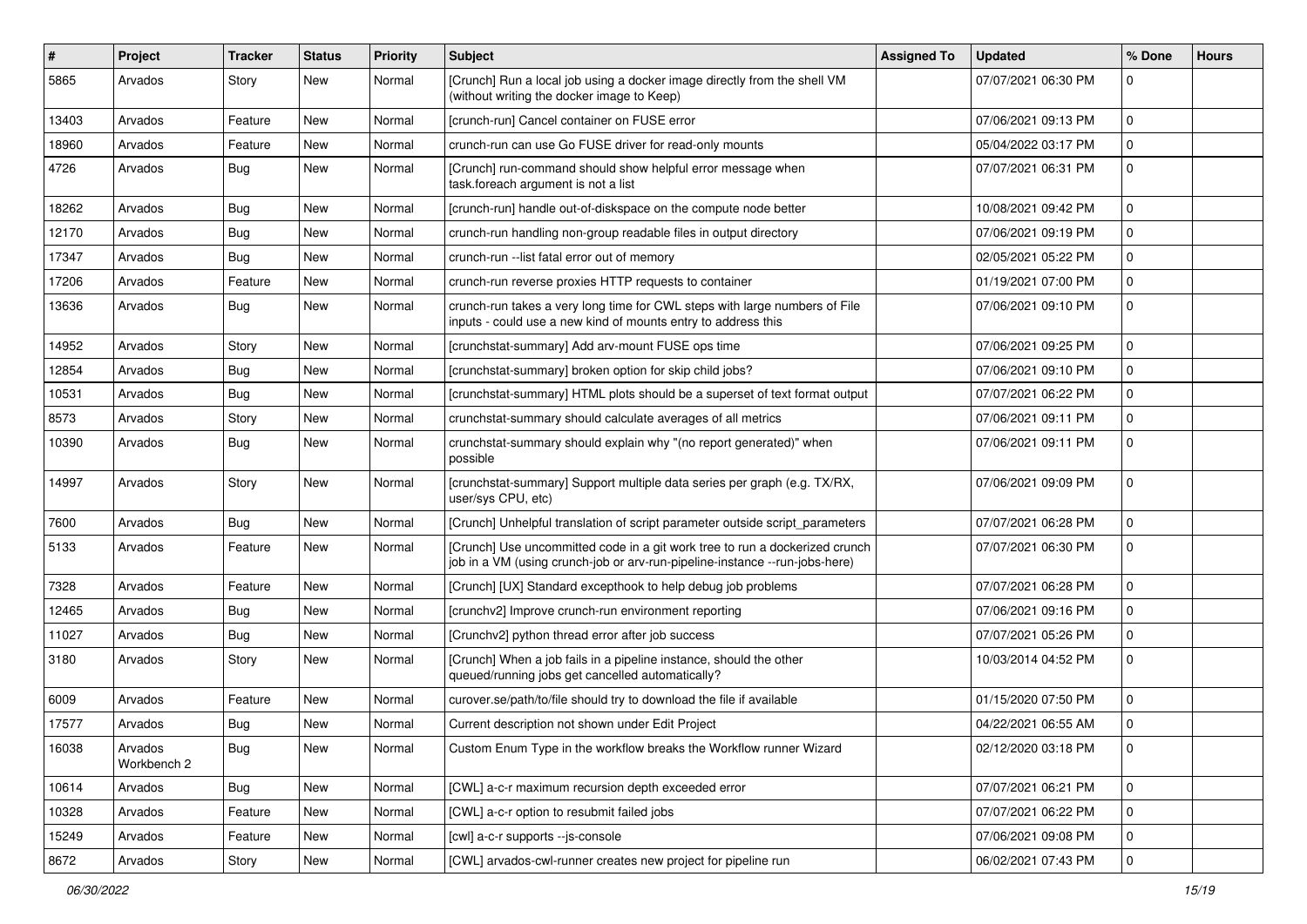| #     | Project       | <b>Tracker</b> | <b>Status</b> | <b>Priority</b> | <b>Subject</b>                                                                                                   | <b>Assigned To</b> | <b>Updated</b>      | % Done      | <b>Hours</b> |
|-------|---------------|----------------|---------------|-----------------|------------------------------------------------------------------------------------------------------------------|--------------------|---------------------|-------------|--------------|
| 10206 | Arvados       | Bug            | New           | Normal          | [CWL] arvados-cwl-runner may not be handling input files on keep mount<br>correctly                              |                    | 07/07/2021 06:23 PM | $\mathbf 0$ |              |
| 10978 | Arvados       | Bug            | <b>New</b>    | Normal          | [CWL] Avoid using "+" char in mount paths                                                                        |                    | 07/07/2021 05:26 PM | $\Omega$    |              |
| 9755  | Arvados       | Bug            | New           | Normal          | [CWL] Creating intermediate folders in working directory (fails in cwl-runner)                                   |                    | 07/07/2021 06:23 PM | $\mathbf 0$ |              |
| 9964  | Arvados       | Bug            | New           | Normal          | [CWL][Crunch2][Crunch] crunchrunner should use CWL globs to output data<br>to keep                               | <b>Tom Morris</b>  | 07/07/2021 06:23 PM | $\mathbf 0$ |              |
| 9965  | Arvados       | Bug            | New           | Normal          | [CWL][Crunch][Crunch2] crunchrunner should ignore hidden directories<br>when uploading to keep                   | <b>Tom Morris</b>  | 07/07/2021 06:23 PM | $\mathbf 0$ |              |
| 12331 | Arvados       | Bug            | <b>New</b>    | Normal          | [CWL] Does not distinguish between keep references to File and Directory<br>when selected in Workbench template  |                    | 07/06/2021 09:18 PM | $\mathbf 0$ |              |
| 15279 | Arvados       | Feature        | <b>New</b>    | Normal          | [cwl] expressions in keep cache                                                                                  |                    | 07/06/2021 09:08 PM | $\mathbf 0$ |              |
| 14429 | Arvados       | Bug            | New           | Normal          | [CWL] Initial work dir error                                                                                     |                    | 10/30/2018 08:05 PM | $\mathbf 0$ |              |
| 9659  | Arvados       | Bug            | New           | Normal          | [CWL] Jobs crash when arvados/jobs:latest is not suitable to run CWL jobs                                        |                    | 07/07/2021 06:23 PM | $\mathbf 0$ |              |
| 14726 | Arvados       | Bug            | New           | Normal          | [CWL] Propagating input file to output gets confusing error                                                      |                    | 01/14/2020 02:59 PM | $\Omega$    |              |
| 14923 | Arvados       | Story          | New           | Normal          | [CWL] Reduce memory footprint by using webdav to get file/dir listings in<br>collections (instead of Python SDK) |                    | 07/06/2021 09:09 PM | $\mathbf 0$ |              |
| 10402 | Arvados       | Story          | New           | Normal          | [CWL] Reduce redundant work with subworkflow RunInSingleContainer                                                |                    | 07/07/2021 06:22 PM | $\Omega$    |              |
| 15580 | Arvados       | Story          | New           | Normal          | [CWL] Register workflow and run from git repo                                                                    |                    | 07/06/2021 09:08 PM | $\mathbf 0$ |              |
| 13643 | Arvados       | Feature        | New           | Normal          | [CWL] Requirement for storage classes of data                                                                    |                    | 07/06/2021 09:09 PM | $\mathbf 0$ |              |
| 11442 | Arvados       | Feature        | New           | Normal          | [CWL] Resolve symbolic names to collections                                                                      |                    | 07/06/2021 09:09 PM | $\mathbf 0$ |              |
| 15535 | Arvados       | Story          | New           | Normal          | [CWL] Run from original CWL, not packed                                                                          |                    | 07/06/2021 09:12 PM | $\mathbf 0$ |              |
| 13252 | Arvados       | Bug            | New           | Normal          | [CWL] RunInSingleContainer requirement errors on DockerRequirement<br>even when no such requirement is specified |                    | 03/03/2020 07:24 PM | $\mathbf 0$ |              |
| 19170 | Arvados Epics | Story          | New           | Normal          | <b>CWL-Seek</b>                                                                                                  |                    | 05/31/2022 05:57 PM | $\mathbf 0$ |              |
| 18988 | Arvados       | Feature        | New           | Normal          | [CWL] support singularity/docker hint to make debugging workflows easier                                         |                    | 04/11/2022 06:29 PM | $\mathbf 0$ |              |
| 18311 | Arvados       | Bug            | New           | Normal          | [cwl] test 221 in the 1.2 conformance suite is failing on singularity                                            | Peter Amstutz      | 06/22/2022 02:56 PM | $\mathbf 0$ |              |
| 18362 | Arvados       | Story          | New           | Normal          | cwltest results for Arvados produces badges which can be linked to from<br>commonwl.org                          |                    | 11/10/2021 05:41 PM | $\mathbf 0$ |              |
| 15692 | Arvados       | Bug            | New           | Normal          | [CWL] test_with_arvbox integration tests use tests inside image                                                  |                    | 07/06/2021 09:08 PM | $\mathbf 0$ |              |
| 17918 | Arvados       | Bug            | New           | Normal          | cwltool 'id' changes packing behavior                                                                            | Peter Amstutz      | 06/22/2022 02:56 PM | $\mathbf 0$ |              |
| 10696 | Arvados       | <b>Bug</b>     | New           | Normal          | [CWL] Tries to run docker inside container where docker is not available,<br>gives IOError                       |                    | 07/07/2021 06:21 PM | l 0         |              |
| 12345 | Arvados       | Feature        | New           | Normal          | [CWL] Use arv-put collection caching for file uploads                                                            |                    | 09/27/2017 02:02 PM | $\mathbf 0$ |              |
| 14030 | Arvados       | Feature        | New           | Normal          | [CWL] Use streamable flag as a hint to use keep output                                                           |                    | 07/06/2021 09:09 PM | 0           |              |
| 17005 | Arvados       | <b>Bug</b>     | New           | Normal          | CWL v1.2 Conformance test 83 failed twice on the new Arvados Playground                                          |                    | 10/14/2020 04:19 PM | $\mathbf 0$ |              |
| 11515 | Arvados       | Feature        | New           | Normal          | [CWL] [Workbench] Support for copying/moving pipelines                                                           |                    | 07/06/2021 09:22 PM | $\mathbf 0$ |              |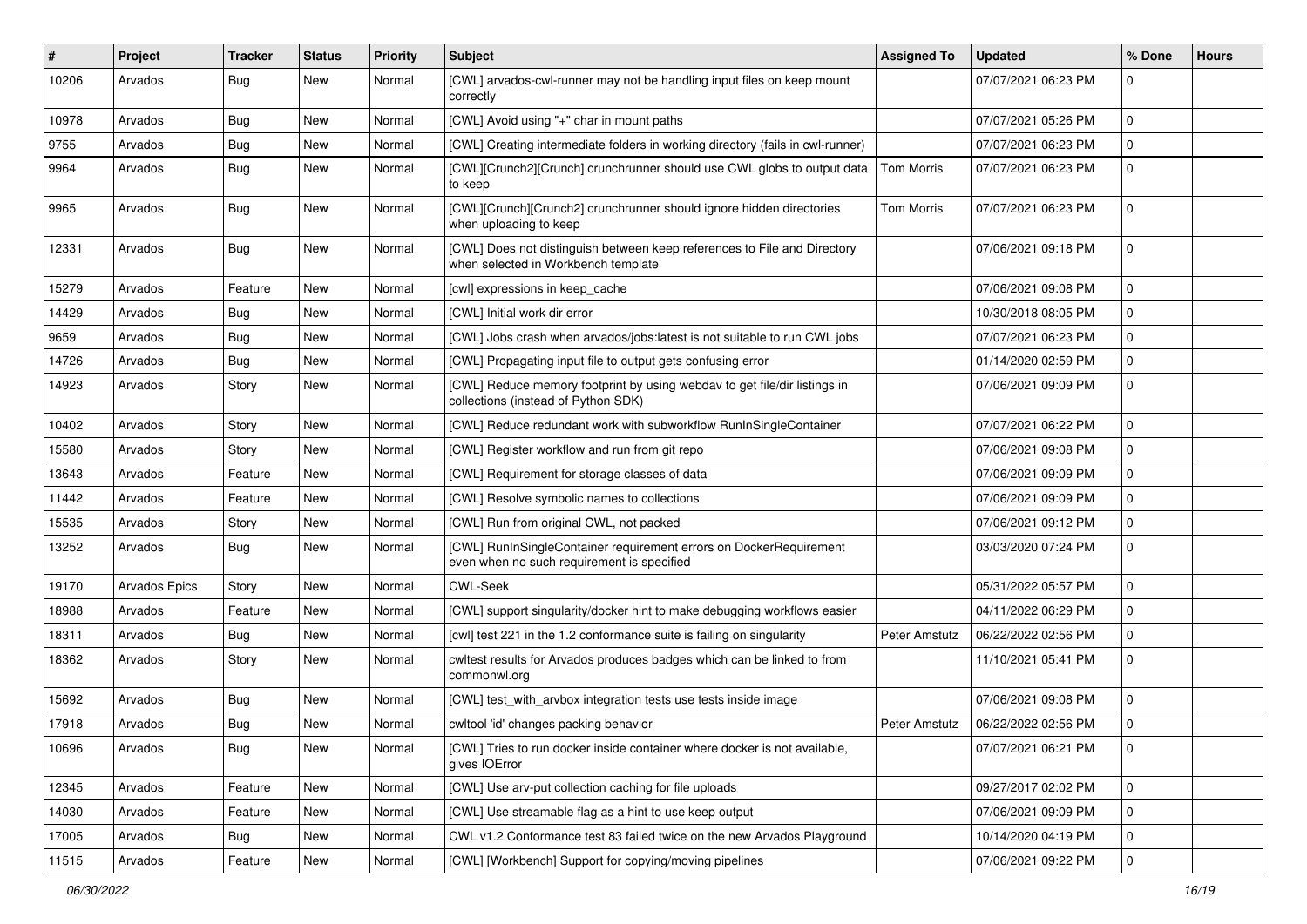| $\sharp$ | Project                | <b>Tracker</b> | <b>Status</b> | Priority | <b>Subject</b>                                                                                                         | <b>Assigned To</b>  | <b>Updated</b>      | % Done      | <b>Hours</b> |
|----------|------------------------|----------------|---------------|----------|------------------------------------------------------------------------------------------------------------------------|---------------------|---------------------|-------------|--------------|
| 18697    | Arvados<br>Workbench 2 | Bug            | New           | Normal   | Cypress tests for federated scenarios                                                                                  | Lucas Di<br>Pentima | 06/22/2022 02:55 PM | 0           |              |
| 18279    | Arvados                | Bug            | New           | Normal   | Data Collection page on 2.3.0 rc2                                                                                      |                     | 10/20/2021 04:45 PM | $\mathbf 0$ |              |
| 16370    | Arvados                | Bug            | New           | Normal   | data collections from sub projects not listed in the workflow configurator                                             |                     | 04/25/2020 12:12 PM | 0           |              |
| 15197    | Arvados<br>Workbench 2 | Support        | New           | Normal   | [Data operation] Folders upload                                                                                        |                     | 12/31/2019 03:20 PM | 0           |              |
| 13978    | Arvados<br>Workbench 2 | Feature        | New           | Normal   | [Data operation] Outputs expiry (collection view)                                                                      |                     | 11/28/2018 08:31 AM | $\mathbf 0$ |              |
| 15023    | Arvados<br>Workbench 2 | Bug            | New           | Normal   | [Data operations] Adding no-predefined value                                                                           |                     | 02/12/2020 02:57 PM | $\mathbf 0$ |              |
| 15353    | Arvados<br>Workbench 2 | Feature        | <b>New</b>    | Normal   | [Data operations] Chooser supports browing/picking projects/collections on<br>federated clusters                       |                     | 12/31/2019 08:43 PM | $\mathbf 0$ |              |
| 14743    | Arvados<br>Workbench 2 | Feature        | <b>New</b>    | Normal   | [Data operations] Collection versioning                                                                                |                     | 06/26/2019 06:26 PM | 0           |              |
| 13778    | Arvados<br>Workbench 2 | Feature        | New           | Normal   | [Data operations] Details panel - activity tab                                                                         |                     | 07/03/2019 12:05 PM | $\Omega$    |              |
| 15121    | Arvados<br>Workbench 2 | Feature        | <b>New</b>    | Normal   | [Data operations] Location for the output might be defined by the user.                                                |                     | 06/21/2019 12:19 PM | $\mathbf 0$ |              |
| 14814    | Arvados<br>Workbench 2 | Support        | New           | Normal   | [Data operations] Missing info in the sharing page                                                                     |                     | 12/31/2019 03:20 PM | 0           |              |
| 5572     | Tapestry               | Bug            | New           | Normal   | 'data_type' field in profile JSON report does not correctly have type                                                  |                     | 03/25/2015 10:33 PM | 0           |              |
| 6126     | Arvados                | Task           | <b>New</b>    | Normal   | Decide URL and advice for appropriate next step when in "pipeline goal"<br>mode                                        | Tom Clegg           | 07/07/2021 06:29 PM | 0           |              |
| 18693    | Arvados                | Story          | New           | Normal   | Deduplicate permission links                                                                                           |                     | 06/22/2022 02:53 PM | 0           |              |
| 18000    | Arvados                | Bug            | New           | Normal   | [deduplicationreport] negative number in the "saved by Keep deduplication"<br>report                                   |                     | 08/10/2021 01:27 PM | 0           |              |
| 17993    | Arvados                | Feature        | New           | Normal   | [deduplication-report] supports storage classes                                                                        |                     | 11/23/2021 09:26 PM | 0           |              |
| 13925    | Arvados                | Story          | New           | Normal   | Default keep cache scales with requested container size                                                                |                     | 11/08/2021 03:21 PM | 0           |              |
| 16213    | Arvados                | Feature        | New           | Normal   | Default metrics dashboard for grafana                                                                                  |                     | 08/09/2020 06:37 PM | 0           |              |
| 13818    | Arvados                | <b>Bug</b>     | New           | Normal   | [DEMO] No functions available on Arvados Workbench 2 Demo                                                              |                     | 07/16/2018 08:37 AM | 0           |              |
| 17428    | Arvados                | Bug            | New           | Normal   | [deployment] arvados-api-server fails to re-install/upgrade if the<br>postgresql-client and the server versions differ |                     | 07/06/2021 09:08 PM | 0           |              |
| 6883     | Arvados                | <b>Bug</b>     | New           | Normal   | [Deployment] arvados-api-server-upgrade.sh should set up<br>git_repositories_dir                                       |                     | 07/07/2021 06:28 PM | $\pmb{0}$   |              |
| 17684    | Arvados                | Feature        | New           | Normal   | [deployment][arvados-formula] add sudo examples to use arvados as a pam<br>source for shell nodes                      |                     | 07/06/2021 09:11 PM | $\mathsf 0$ |              |
| 18019    | Arvados                | <b>Bug</b>     | New           | Normal   | [deployment][arvados-formula] selinux breaks many installation steps                                                   |                     | 08/12/2021 06:31 PM | $\mathbf 0$ |              |
| 17938    | Arvados                | <b>Bug</b>     | New           | Normal   | [deployment][arvados-formula] shell node centos-7 packages                                                             | Javier Bértoli      | 07/23/2021 07:08 PM | $\pmb{0}$   |              |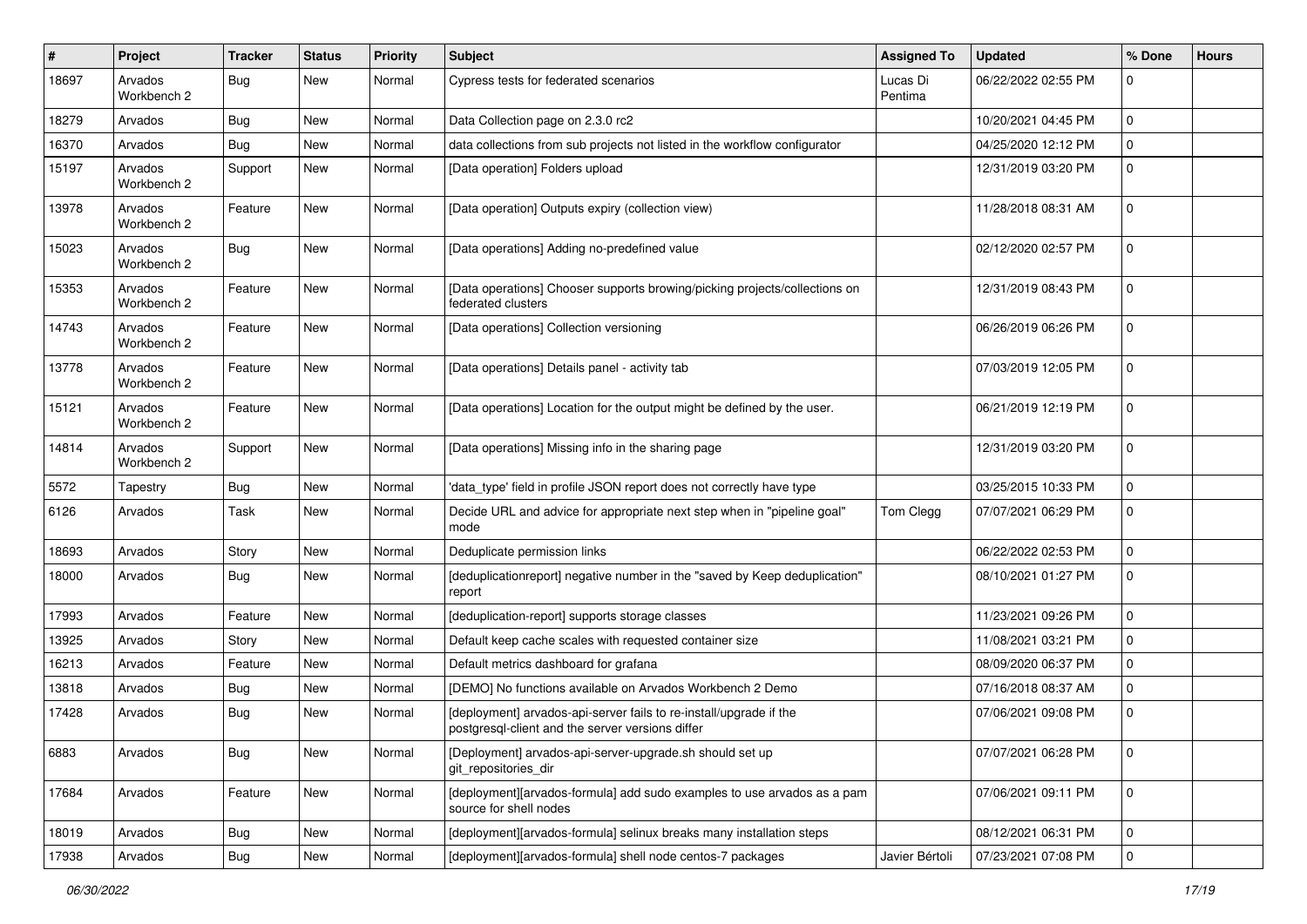| $\pmb{\#}$ | Project                | <b>Tracker</b> | <b>Status</b> | Priority | <b>Subject</b>                                                                                  | <b>Assigned To</b>   | <b>Updated</b>      | % Done         | <b>Hours</b> |
|------------|------------------------|----------------|---------------|----------|-------------------------------------------------------------------------------------------------|----------------------|---------------------|----------------|--------------|
| 6348       | Arvados                | Feature        | New           | Normal   | [Deployment] [Documentation] Minimize system-wide dependencies for<br>compute node setup        |                      | 07/07/2021 06:29 PM | $\mathbf 0$    |              |
| 18125      | Arvados                | Feature        | New           | Normal   | [deployment][provision][documentation] explain how to use a custom/existing<br>postgresql RDBMS | Javier Bértoli       | 09/13/2021 10:12 PM | $\mathbf 0$    |              |
| 17827      | Arvados                | Feature        | <b>New</b>    | Normal   | [deployment][provision] rename the *_TAG variables to *_FORMULA_TAG                             |                      | 06/21/2021 06:17 PM | $\mathbf 0$    |              |
| 7184       | Arvados                | Bug            | New           | Normal   | [Deployment] Test distribution packages                                                         |                      | 07/07/2021 06:28 PM | $\Omega$       |              |
| 17786      | Arvados                | Bug            | New           | Normal   | [deployment][webshell][shellinabox] centos 7's shellinabox is not<br>pam-enabled                |                      | 07/09/2021 07:29 PM | $\mathbf 0$    |              |
| 8328       | Arvados                | Story          | New           | Normal   | [Deployment] .yml.example files should be consistent                                            |                      | 07/07/2021 06:27 PM | $\mathbf 0$    |              |
| 15880      | Arvados                | Story          | New           | Normal   | Deprecate hosted git service                                                                    |                      | 07/06/2021 09:12 PM | $\mathbf 0$    |              |
| 15397      | Arvados                | Story          | New           | Normal   | Deprecate & remove human, specimens and traits tables                                           |                      | 07/06/2021 09:12 PM | $\mathbf 0$    |              |
| 17946      | Arvados                | Feature        | New           | Normal   | design: add complex structures to structured vocabulary                                         |                      | 11/02/2021 05:12 PM | $\mathbf 0$    |              |
| 17945      | Arvados                | Feature        | New           | Normal   | design: Add type checking to the structured vocabulary                                          |                      | 11/02/2021 05:13 PM | $\mathbf 0$    |              |
| 18650      | Arvados                | Task           | New           | Normal   | Design API for helper methods for working with vocabularies                                     | <b>Peter Amstutz</b> | 01/19/2022 04:52 PM | $\Omega$       |              |
| 1632       | Tapestry               | Feature        | New           | Normal   | detect missing configuration variables on startup                                               | Ward<br>Vandewege    | 11/20/2013 12:19 PM | $\mathbf 0$    |              |
| 16346      | Arvados                | Bug            | New           | Normal   | Determine best practices for error wrapping in Go                                               |                      | 04/22/2020 03:26 PM | $\Omega$       |              |
| 17261      | Arvados                | Feature        | New           | Normal   | Determine ownership of objects within wb2                                                       |                      | 01/19/2021 06:29 PM | $\mathbf 0$    |              |
| 12609      | Arvados                | Task           | New           | Normal   | Diagnose                                                                                        | Peter Amstutz        | 09/12/2018 04:55 PM | $\Omega$       |              |
| 18200      | Arvados<br>Workbench 2 | Bug            | New           | Normal   | Different content size of collection & files in wb2 vs wb                                       |                      | 09/27/2021 08:17 PM | $\mathbf 0$    |              |
| 17400      | Arvados<br>Workbench 2 | Bug            | New           | Normal   | Directly shared collections are displayed as "read-only"                                        |                      | 02/17/2021 10:37 PM | $\mathbf 0$    |              |
| 16975      | Arvados                | Feature        | New           | Normal   | Direct navigation to federated objects                                                          |                      | 11/03/2020 08:50 PM | $\mathbf 0$    |              |
| 13916      | Arvados                | Bug            | New           | Normal   | Discovery document inconsistencies                                                              |                      | 07/06/2021 09:10 PM | $\mathbf 0$    |              |
| 17186      | Arvados                | Bug            | New           | Normal   | [dispatch] broken node logs should also be copied to a-d-c logs                                 |                      | 12/02/2020 05:49 PM | $\mathbf 0$    |              |
| 14984      | Arvados<br>Workbench 2 | <b>Bug</b>     | New           | Normal   | Display command line, inputs with links to collections                                          |                      | 06/26/2019 06:02 PM | $\mathbf 0$    |              |
| 15503      | Arvados                | Bug            | New           | Normal   | Display hashes of CWL secrets in workbench                                                      |                      | 07/31/2019 02:16 PM | $\mathbf 0$    |              |
| 16515      | Arvados                | Feature        | New           | Normal   | Display keep-balance block count stats in grafana dashboard                                     |                      | 06/10/2020 03:51 PM | $\mathbf 0$    |              |
| 16119      | Arvados                | <b>Bug</b>     | New           | Normal   | display lingers after error                                                                     |                      | 07/23/2020 06:40 PM | $\overline{0}$ |              |
| 18860      | Arvados                | Story          | New           | Normal   | Display number of container attempts and make it easy to access past logs                       |                      | 03/23/2022 06:53 PM | 0              |              |
| 16639      | Arvados                | Feature        | New           | Normal   | Display number of hits for search function                                                      |                      | 07/30/2020 04:57 PM | $\mathbf 0$    |              |
| 18170      | Arvados                | <b>Bug</b>     | New           | Normal   | Display of long names can be improved on WB2                                                    |                      | 09/20/2021 06:19 PM | 0              |              |
| 14985      | Arvados<br>Workbench 2 | Feature        | New           | Normal   | Display output of workflow on process page                                                      |                      | 06/26/2019 06:04 PM | 0              |              |